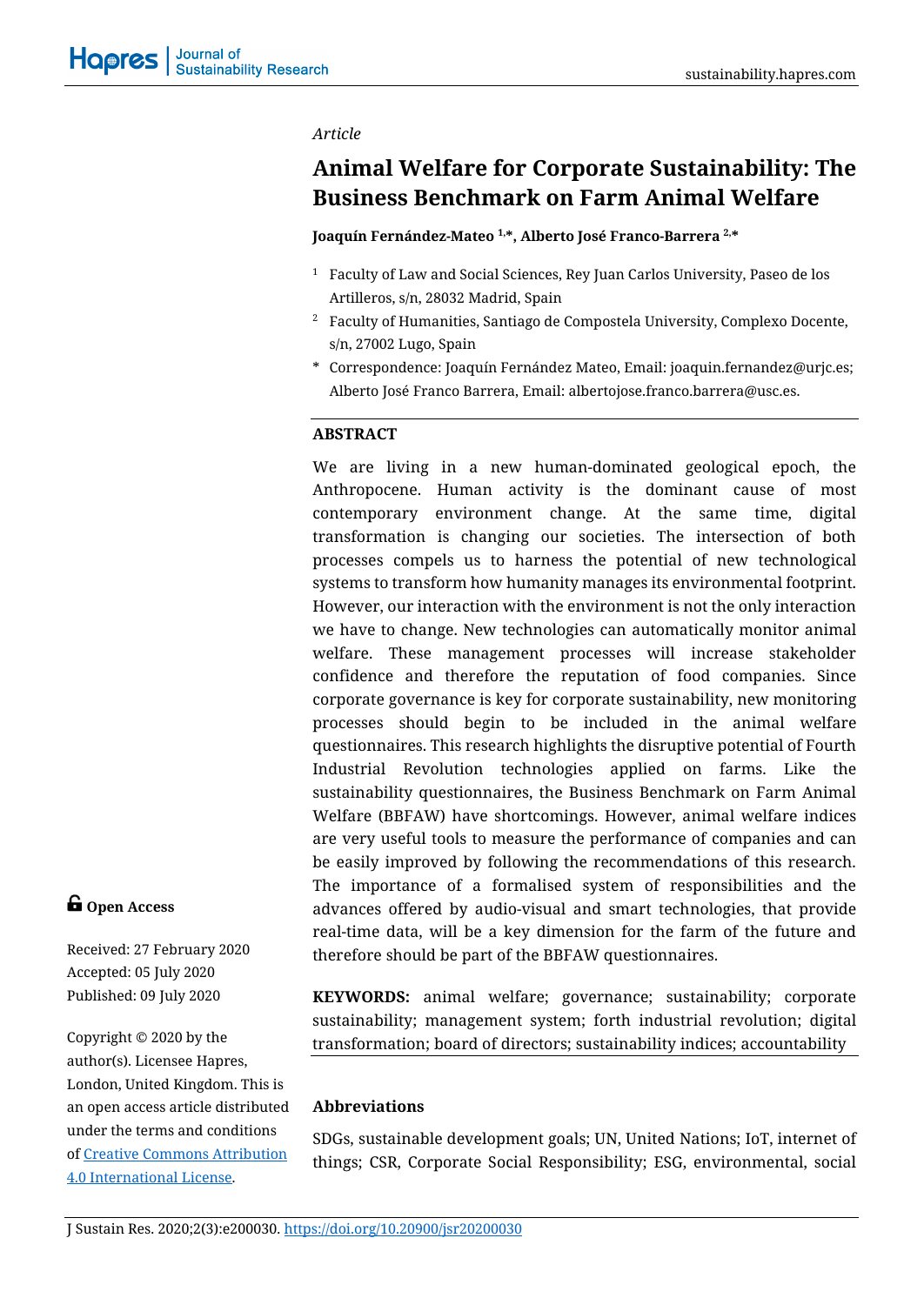and corporate governance; ESGAW, environmental, social, corporate governance and animal welfare; AI, artificial intelligence; CCTV, closed circuit television; BBFAW, Business Benchmark on Farm Animal Welfare; PLF, Precision Livestock Farming

# **INTRODUCTION**

The Sustainable Development Goals (SDGs) were presented at the UN General Assembly on September 25th 2015. The new Agenda 2030, adopted unanimously by 193 UN member states in September 2015, includes 17 SDGs, 169 targets and 232 indicators focusing on people, planet, prosperity, peace and partnerships, the means for their implementation and the mechanism for monitoring and review at national, regional and global levels [1]. On January 1st 2016, the 17 SDGs officially came into force. Since then, SDGs have become firmly on the agenda of governments [2] and business [3]. However, as far as animal welfare is concerned, there is no direct reference or recognition. The recognition of animals as sentient beings makes them worthy of moral consideration, liberties and rights [4– 9] as, for example, direct rights against abuse, violence or cruelty [10]. However, for cultural reasons, anthropocentrism, "a clear and morally relevant dividing line between humanity and the rest of nature" [11], has been dominant. In spite of this, instruments such as the SDGs allow us to erase the line that separates us from nature, and new moral discourses and social practices are also blurring the dividing line that separates us from sentient beings [12,13].

The consumption of animal-source foods is one of the most powerful negative forces affecting the conservation of terrestrial ecosystems and biological diversity [14]. However, livestock and farm animals appear to be a central element in achieving nutrition and food security objectives. In emerging countries, food is a key element in the fight against malnutrition and the development of their economies (SDG 2). The consequences of livestock management that does not follow environmental parameters are obvious. Water consumption, greenhouse gas emissions and waste generation directly affect SDGs [15,16]. At the same time, some companies are beginning to recognise the welfare of farm animals as a commercial risk that must be managed in a similar way to other business risks [17]. This has led companies to integrate farm animal welfare into the management infrastructure through auditing processes, training programs, monitoring and reporting mechanisms that they have already developed for other social and environmental issues [18–21]. This aspect leads us to the recognition of farm animal welfare as a strategic opportunity. Meanwhile, investors may find companies that are committed to animal welfare more attractive. Investors seek guarantees that the companies in which they invest have fully considered the risks and opportunities associated with farm animal welfare and have effective policies and processes to address the challenges [22]. They demand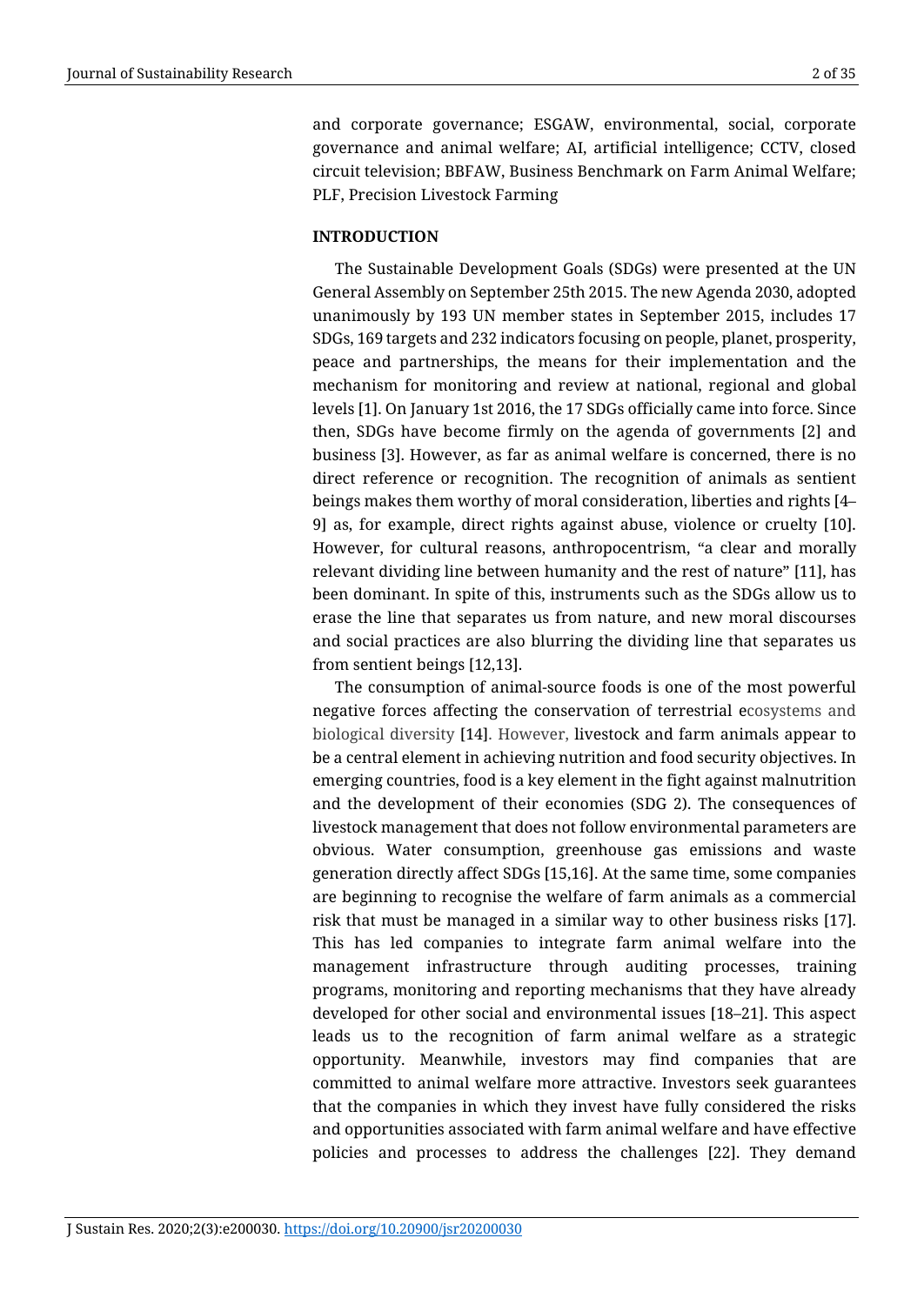information on the quality of risk management processes, analysis of practices and company performance, far beyond just financial data [23].

When considering the management of farm animal welfare, supervisory responsibilities and the implementation of animal welfare monitoring measures are very important. Thus, a starting point is the existence of some document to formalise animal welfare policies, such as a code of good practice or statement of guiding principles, which is recognised by current animal welfare indices [24]. The consequences of this recognition imply a moral commitment, which has to do with the integrity of the business model. The core of an effective ethical program is the notion of integrity: doing the right thing, always [25]. However, this is only the starting point for its effective implementation. Understanding how companies structure their governance and management is particularly significant in the case of farm animal welfare. Companies should ensure that their managers and boards of directors are aware of the business implications of animal welfare and are prepared to respond, both to ensure the effective implementation of the policy and when evidence of failures in the management systems arises.

One of the functions of the new corporate government is to monitor sustainability policies. In our case, good corporate governance must ensure animal welfare through compliance and implementation of appropriate policies. To this end, technology can be very useful for company's top management to oversee the implementation of company's farm animal welfare policy. However, The Business Benchmark on Farm Animal Welfare (BBFAW), the leading global measure of company performance in farm animal welfare, do not give adequate weight to this important dimension. Consequently, their measurements are not really objective. The aim of this paper is to demonstrate the value of technology as a monitoring tool for good corporate governance of companies that use animals in their supply chain and to show that this dimension is not correctly assessed and measured. New technologies could offer new possibilities for achieving considerable improvements in the health and welfare of animals. Consequently, the BBFAW may under-represent those companies that make valuable efforts to monitor animal welfare policies. Similarly, it may give a misleading message to investors, who would treat different companies in the same way. Sustainability and animal welfare indices can be biased by the inadequate weighting of each dimension. It is therefore necessary to recognize the value of corporate governance to achieve the corporate sustainability of an organisation and to change the model for measuring the weights associated with each of the variables used by the BBFAW.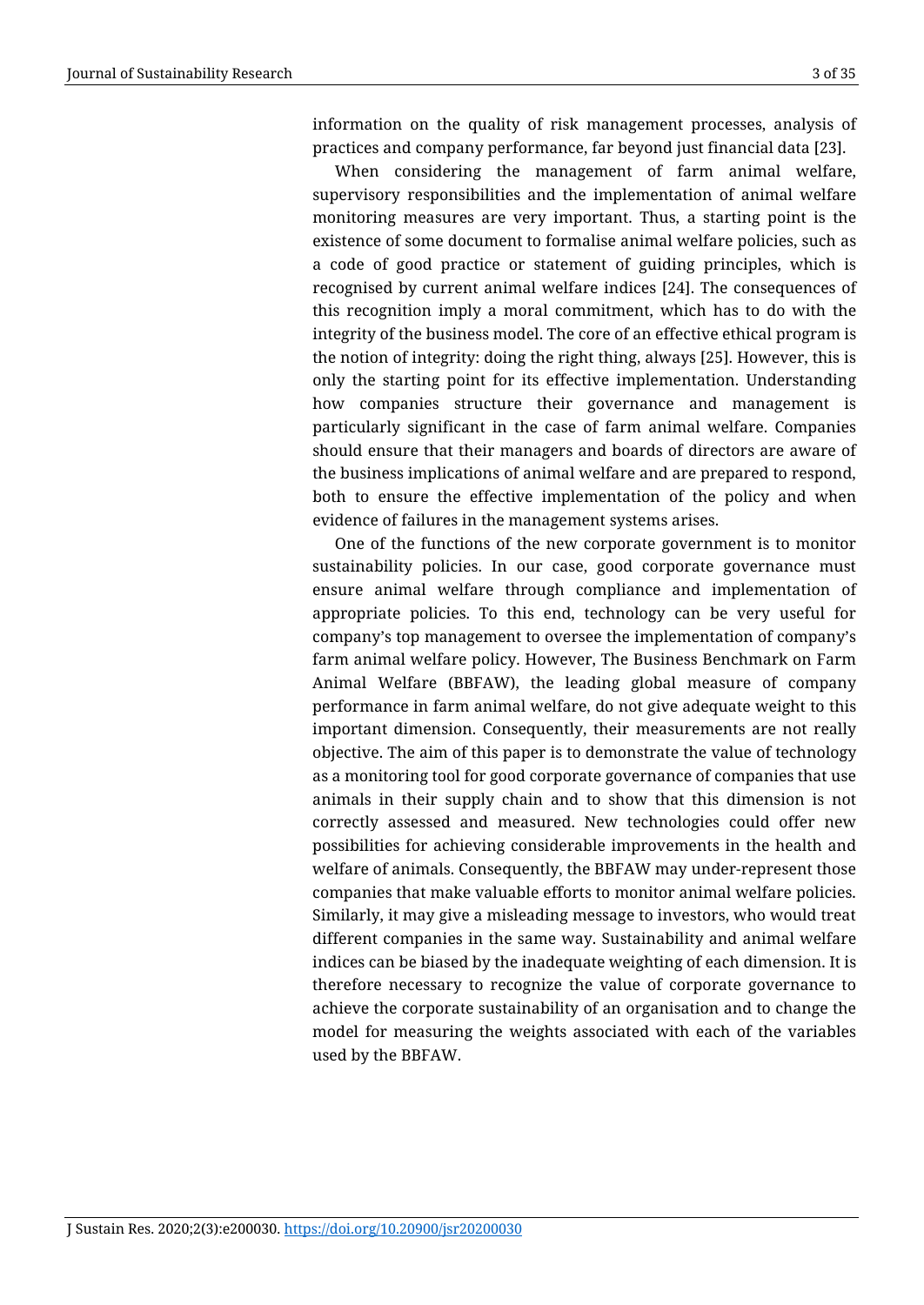#### **CONCEPTUAL FRAMEWORK AND FORMULATION OF HYPOTHESIS**

#### **Sustainability and Animal Welfare**

*Sustainable development* was defined by the Brundtland report as "development which meets the needs of the present without compromising the ability of future generations to meet their own needs" [26]. However, this concept has exceeded its environmental limits, referring to aspects such as social, economic and even cultural sustainability [27–30]. These factors lead us to the notion of corporate sustainability, that is, voluntary activities developed by companies that demonstrate the inclusion of social and environmental concerns in business operations and in interactions with stakeholders. For Van Marrewijk, corporate sustainability focuses on value creation, environmental management, environmental friendly production systems, human capital management and so forth [31]. In this sense, corporate sustainability would replace Corporate Social Responsibility (CSR) [32]. For Andreu & Fernández, corporate philanthropy would have won the battle against CSR, generating a "halo effect" that would have hijacked the true nature of CSR. CSR would be related to philanthropy as a tool for marketing and improving the reputation of companies [33]. This is why in this text we will talk about *corporate sustainability*.

In the 20th century, the defence of animals emerged in the United Kingdom politics when members of the League against Cruel Sports pledged to sabotage hunting with dogs. In 1964, the book Animal Machines by Ruth Harrison, a massive critique of the suffering of animals in the food sector, was very important for the British government to consider animal welfare issues [34]. In 1967, Peter Roberts, a farm owner, founded the organization "Compassion in World Farming" [35]. *Animal welfare* as a formal discipline began with the publication of the Brambell Report on the welfare of farm animals, issued by the British government in 1965. The report defines animal welfare as follows:

"*Welfare is a wide term that embraces both the physical and mental well-being of the animal. Any attempt to evaluate welfare, therefore, must take into account the scientific evidence available concerning the feelings of animals that can be derived from their structure and functions and also from their behaviour*." [36]

From its conclusions, the British government created the Farm Animal Welfare Advisory Committee, which years later, in 1979, was renamed the Farm Animal Welfare Council. The conditions specified in the study were extended by this committee and led to the *Five Freedoms*. Since then they have set the standards of animal welfare that today influence legislation around the world. The Five Freedoms in their current format are listed below: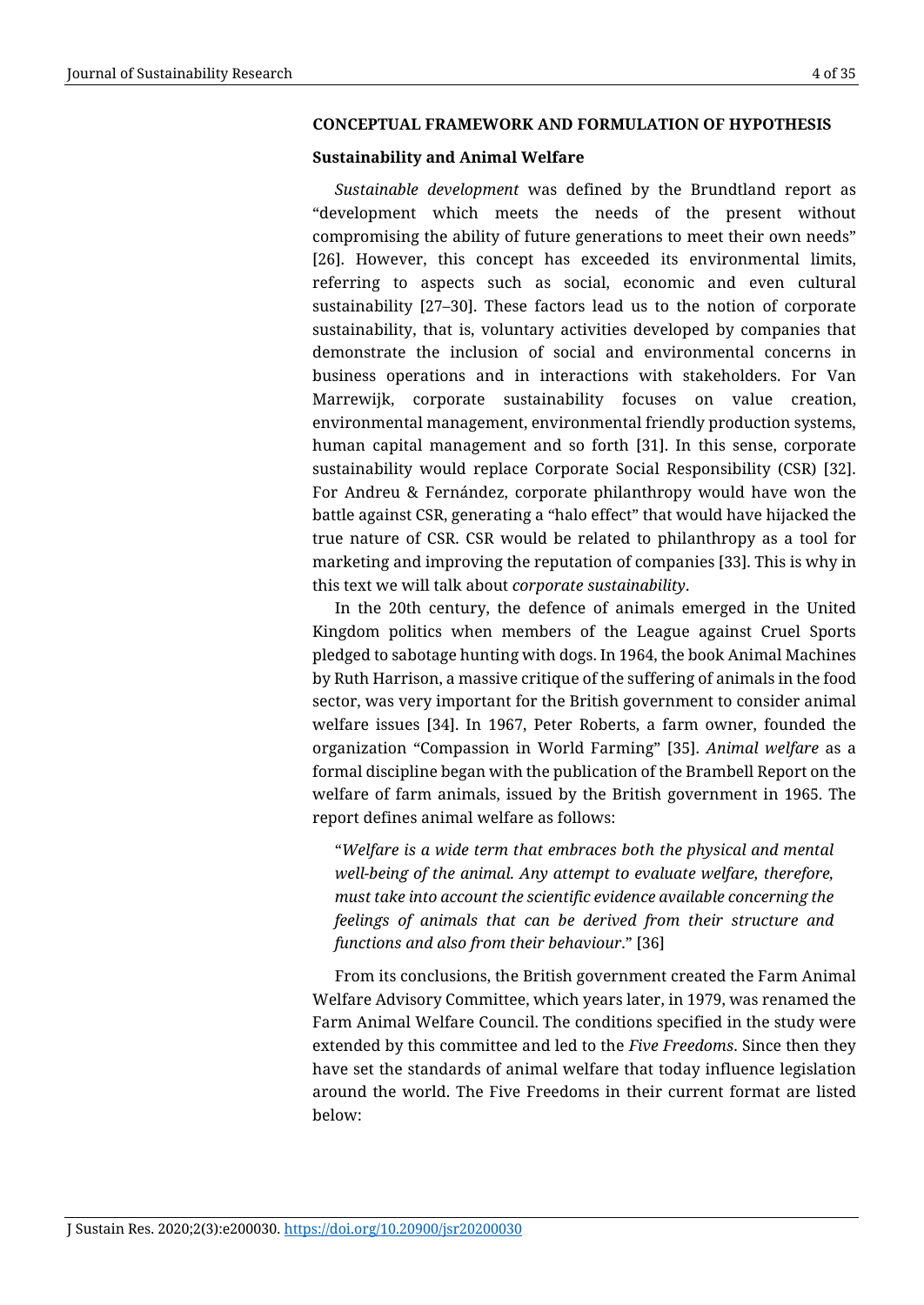"*1. Freedom from hunger and thirst, by ready access to water and a diet to maintain health and vigour. 2. Freedom from discomfort, by providing an appropriate environment including shelter and a comfortable resting area. 3. Freedom from pain, injury and disease, by prevention or rapid diagnosis and treatment. 4. Freedom to express normal behaviour, by providing sufficient space, proper facilities and appropriate company of the animal's own kind. 5. Freedom from fear and distress, by ensuring conditions and treatment, which avoid mental suffering*." [37]

For Hughes animal welfare is a state of complete mental and physical health, where the animal is in harmony with its environment [38]. For Duncan animal welfare implies the absence of negative subjective emotional states, usually called suffering and probably the presence of positive subjective emotional states, usually called pleasure [39]. Finally, Dockès and Kling-Eveillard establish four criteria based on the fundamental needs and freedoms they should have, the recognition of their sensitive nature, their role in human society and the interaction between human and non-human animals, in particular, the farmeranimal relationship [40].

Many companies begin to commit to animal welfare criteria by discarding suppliers that use Concentrated Animal Feeding Operation (CAFO) to prevent abuses through intensive confinement [41], and set targets for obtaining all egg products from free-range farms, because a range of welfare problems have been related to the combination of rearing in cages, followed by housing in aviaries during the laying period [42].

Corporate sustainability indices [43] and animal welfare indices in particular [44] play a very important role to recognise the best in class companies. Awards from credible animal welfare organisations, consumer associations and industrial and agricultural agencies provide tangible evidence that companies are achieving good practices in those areas of their operations. On the other hand, poor animal welfare presents operational and reputational risks for companies. Social concern about the abuse of animals on farms and in slaughterhouses is gradually growing, and images of violence against them are taking up more and more space in the media. These images are usually obtained by investigative activists who gain access to these places by hand, or by the use and placement of hidden cameras, exposing the public to the reality of the industry. To prevent these activities, many livestock producers have supported legislation that restricts covert investigations. Commonly referred to as *Ag-gag laws*, this legislation prohibits taking or possessing photographs, video or audio recordings without the consent of the farm owner [45,46]. However, *Ag-gag laws* negatively impact perceptions of the current status of farm animal welfare as well as the perception that farmers do a good job of protecting the environment. Robbins and others demonstrates that the intention to restrict access to information can undermine trust [47].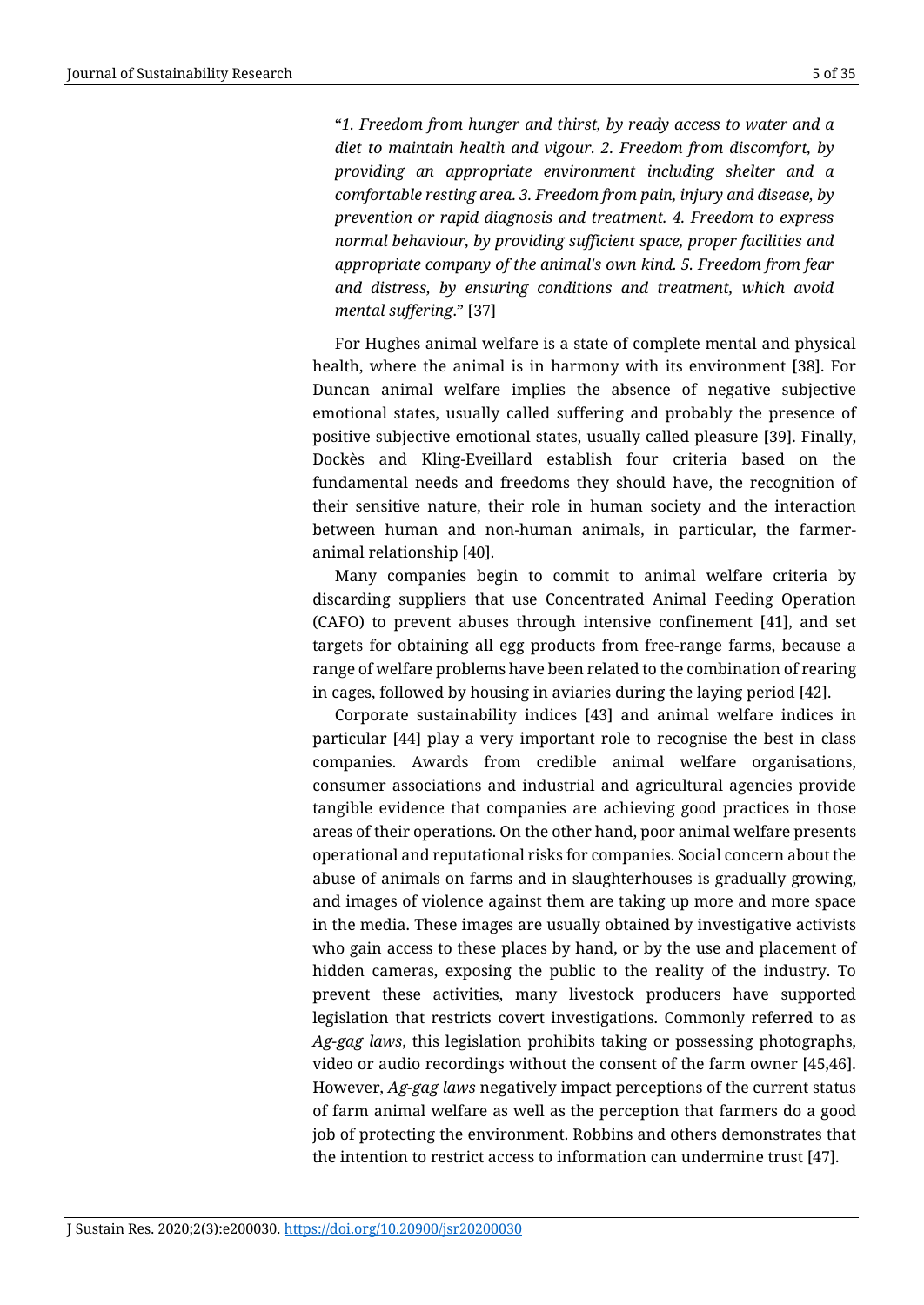Along with traditional financial risks, companies must demonstrate, if they want to create long-term value and lead their sector, that they are capable of handling environmental, social and governance factors. Farm animal welfare is a key factor for companies in the food sector, including suppliers, the retail and food processing sector. It generates a whole range of actions such as regulation, labelling requirements and addressing consumer concerns. All these factors must be addressed, and they are also an opportunity; studies based on choice experiments and cost estimates showed that animal friendly practices may be economically sustained by consumer increased willingness to pay [48]. For food companies, animal welfare is added to non-financial factors (ESG) by completing the following scheme *ESGAW*. Corporate sustainability would be now those voluntary activities that add to social and environmental aspects, the animal welfare factor in their business operations and in interactions with stakeholders.

Therefore, here appears a first concept to construct our hypothesis, (1) *corporate sustainability,* understood as a complex of dimensions that include *the social, environmental, governance and animal welfare dimensions (ESGAW).* See Figure 1.





# **Digital Transformation as a Transversal Objective for Sustainability and Animal Welfare**

Human transformation, including land surface transformation and changing the composition of the atmosphere, has led to the definition of a new geological epoch, the Anthropocene [49,50]. The ecological crisis forces us a transformation of our behaviours and habits if we want to preserve the conditions of existence on the planet. Human activity is the most important cause of the transformation of the environment and its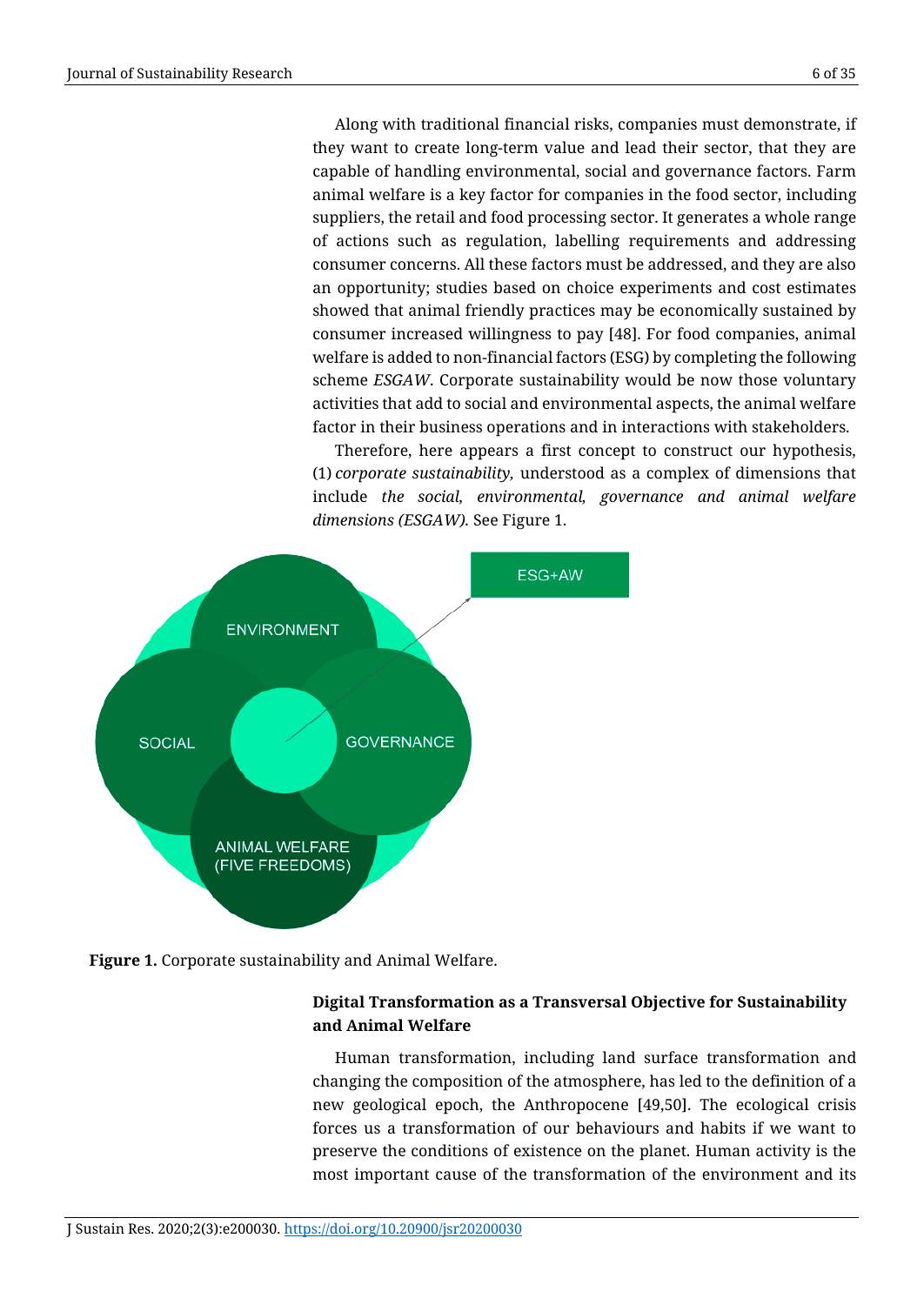impacts will probably be observable in the geological stratigraphic record for millions of years into the future [51]. The transformation of the territory by the production of food, fuel or raw materials has resulted in species extinctions some 100 to 1000 times higher than background rates [52], and probably constitutes the beginning of the sixth mass extinction because current extinction rates are higher than would be expected from the fossil record [53].

Today, farm birds represent 70% of all birds on the planet, and 60% of all mammals on Earth are livestock, mostly cattle and pigs [54]. This expansion of animal use and consumption at these levels contributes to increased carbon emissions, water scarcity, food insecurity, biodiversity loss and antimicrobial resistance. The increase in the consumption of animal products is likely to put further pressure on the world's freshwater resources. From a freshwater perspective, animal products from grazing systems have a smaller blue and grey water footprint than products from industrial systems, and that it is more water-efficient to obtain calories, protein and fat through crop products than animal products [55]. Extensive cattle enterprises have been responsible for 65– 80% of the deforestation of the Amazon [56–58]. The rate of forest loss for crops is projected to increase as the demand for pig and poultry meat increases [59]. Climate change affects every country on every continent [60], negatively impacting their economy [61], the lives of individuals and communities [62]. Global greenhouse gas (GHG) emissions from livestock increased by 51% during the analysed period (1961–2010). Beef and dairy cattle are the largest source of livestock emissions with 74% of global livestock emissions [63]. All livestock enterprises will increasingly face physical risks related to the impacts of climate change: from lower fodder quality and more droughts to the negative impacts of rising temperatures on animal health and productivity. As a result of all these human activities, livestock activity can directly complicate the achievement of the SDGs 6 (Ensure availability and sustainable management of water and sanitation for all), 13 (Take urgent action to combat climate change and its impacts) and 15 (Protect, restore and promote sustainable use of terrestrial ecosystems, sustainably manage forests, combat desertification, and halt and reverse land degradation and halt biodiversity loss).

Despite all these negative effects, SDG 2 considers the food and the agricultural sector as key sectors for development, and vital for the elimination of hunger and poverty. Responsible management can feed the entire planet, generate benefits, develop local and rural communities, and protect the environment. The goal of sustainable consumption and production is to do more and better things with fewer resources, and livestock are especially suited to making the most of uncultivated grasslands. By raising livestock on this land, farmers double the amount of land that is useful for growing food. In addition, animal waste has valuable nutrients that are recycled to improve soil health. Shortage of water resources, together with poor water quality and inadequate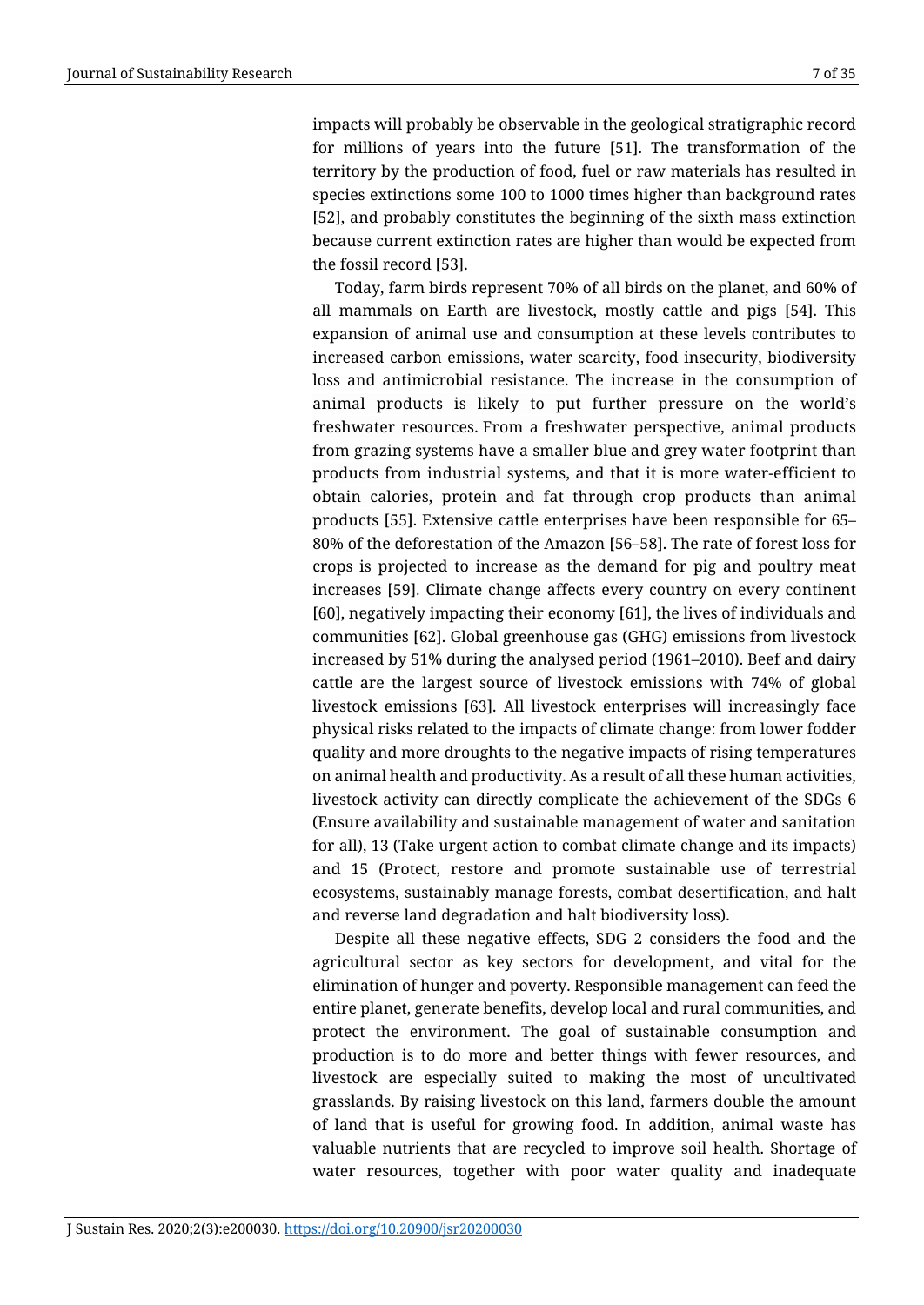sanitation, have an impact on food security. A sustainable farm can develop water recycling systems, improve water treatment plants and other new technologies. These aspects connect directly with SDG 6, and in particular target 6.3 (improving water quality by reducing pollution) and target 6.4 (efficient use of water resources).

SDG 3 considers it essential to ensure a healthy life and promote universal well-being. For Food and Agriculture Organization (FAO), health goes beyond human health; animal, plant and environmental health are also part of the "one health" approach. Healthy animals contribute to healthy people and sustainable food production. FAO promotes best practices aimed to make animal production efficient and sustainable, while protecting public health and ensuring safe trade. Growing public concern makes it necessary to pay attention to improving hygiene on farms and to the correct application of vaccines and treatments to protect animals from disease [64]. Within SDG 3, target 3.3 states that, "By 2030, end the epidemics of AIDS, tuberculosis, malaria and neglected tropical diseases and combat hepatitis, water-borne diseases and other communicable diseases". A series of high-profile food safety incidents across the globe have focused consumer concerns on threat of food contamination and foodborne illnesses. Today we have a new threat, Covid-19, with an uncertain origin that is associated with animal consumption and that can be reproduced with another animal source in the future. Digital technologies can monitor and control their health and welfare. In this context, a responsible and sustainable farm is key. The benefits of improved animal health and welfare are very important in achieving the objectives set out in SDG 2 and SDG 3. Poor animal welfare is directly related to production losses due to poor growth, disease and injury [65]. Improved animal welfare leads to improved productivity and increased food safety. Good animal health and welfare outcomes mean good animal housing, good nutrition, good health and natural behaviour [66].

In this framework, technology can play a very important role in achieving the 2030 Agenda [67]. The digitalization of industry and the combination of the internet, sensors and intelligent objects is leading to a paradigm shift in industrial production. The efficient use of resources and sustainable design enabled by technological efficiency promotes business sustainability [68]. The sustainable development and sustainability concepts could be improved by the smart factory and manufacturing systems [69]. Now a *Fourth Industrial Revolution* is building on the Third, the digital revolution that has been occurring since the middle of the last century. Fourth Industrial Revolution will be characterised by the existence of machines and systems permanently interconnected throughout the production process and is based on technologies such as robotics, artificial intelligence (AI), big data or the internet of things (IoT) [70]. All segments of society will be transformed by these technologies in the coming years. The digital transformation we are undergoing could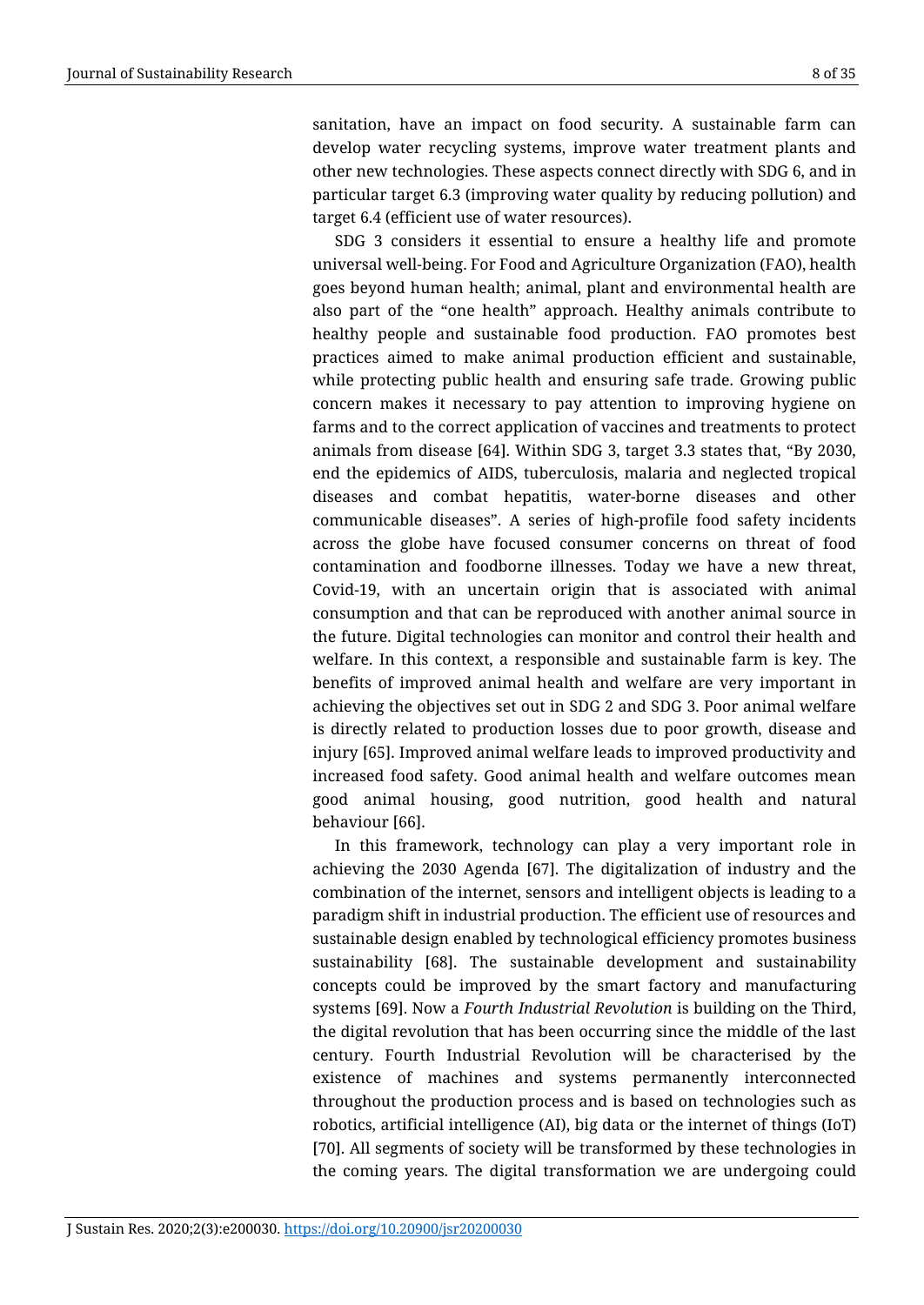mean a revolution that affects the sustainable management of farms, increasing both agricultural and livestock productivity. New computing technologies can be used to ensure the welfare of animals [71]. For example, IoT is a highly promising family of technologies which is capable of offering many solutions. The analysis of IoT big data could be used to automate processes, predict situations and improve many activities, even in real-time [72]. The use of Internet of Nano Things (IoNT) in agriculture will lead to development of several precision farming applications, leading to efficient environment monitoring, crop growth and even animal monitoring [73]. These technological factors could improve animal health by increasing production processes and decreasing the environmental impacts of agricultural and livestock activities. As we will see in detail, this research tries to identify how these new technologies can improve the processes of tracking and monitoring practices that ensure animal welfare.

Therefore, the second and third concepts composing the research hypothesis appear: (2) *the Fourth Industrial Revolution*, a transformation that can facilitate the creation of a smart and sustainable farm to contribute to the achievement of the SDGs (3), in particular, two specific objectives, SDG 2 and 3. Achieving SDG 3 is not possible without understanding that for good human health there must be good animal health and welfare.

## **Governance Dimension of Sustainability Index Questionnaires**

Corporate governance refers to the entire set of legal, cultural, and institutional rules and standards that determine what corporations can do, who controls them, how that control is exercised, and how the risks and benefits of the activities they do are assigned [74]. Corporate governance was originally about the proper management of companies to meet the needs of their owners and shareholders but broader issues such as ethical supply chains, human rights, bribery and corruption, and climate change become part of corporate boards [75]. In view of the growing social concern about the conditions in which animals are treated on farms and in slaughterhouses [76–78], corporate directors of companies that use animals for the production of consumer goods must integrate animal welfare policies into their core business.

Conversely, companies will not act responsibly as long as aspects of corporate sustainability or social responsibility are not addressed from the point of view of corporate governance: who makes the decisions and what the governance structure is. The understanding that organisations are formed and reconstituted by their relationships with different stakeholders modifies the traditional purpose of the organisation [79–81]. With this new frame of reference, there is a need to identify the most important roles and responsibilities of senior management [82]. Clarifying these responsibilities is key to promoting the good governance, which involves overseeing the organisation as a whole. Therefore, it is recognised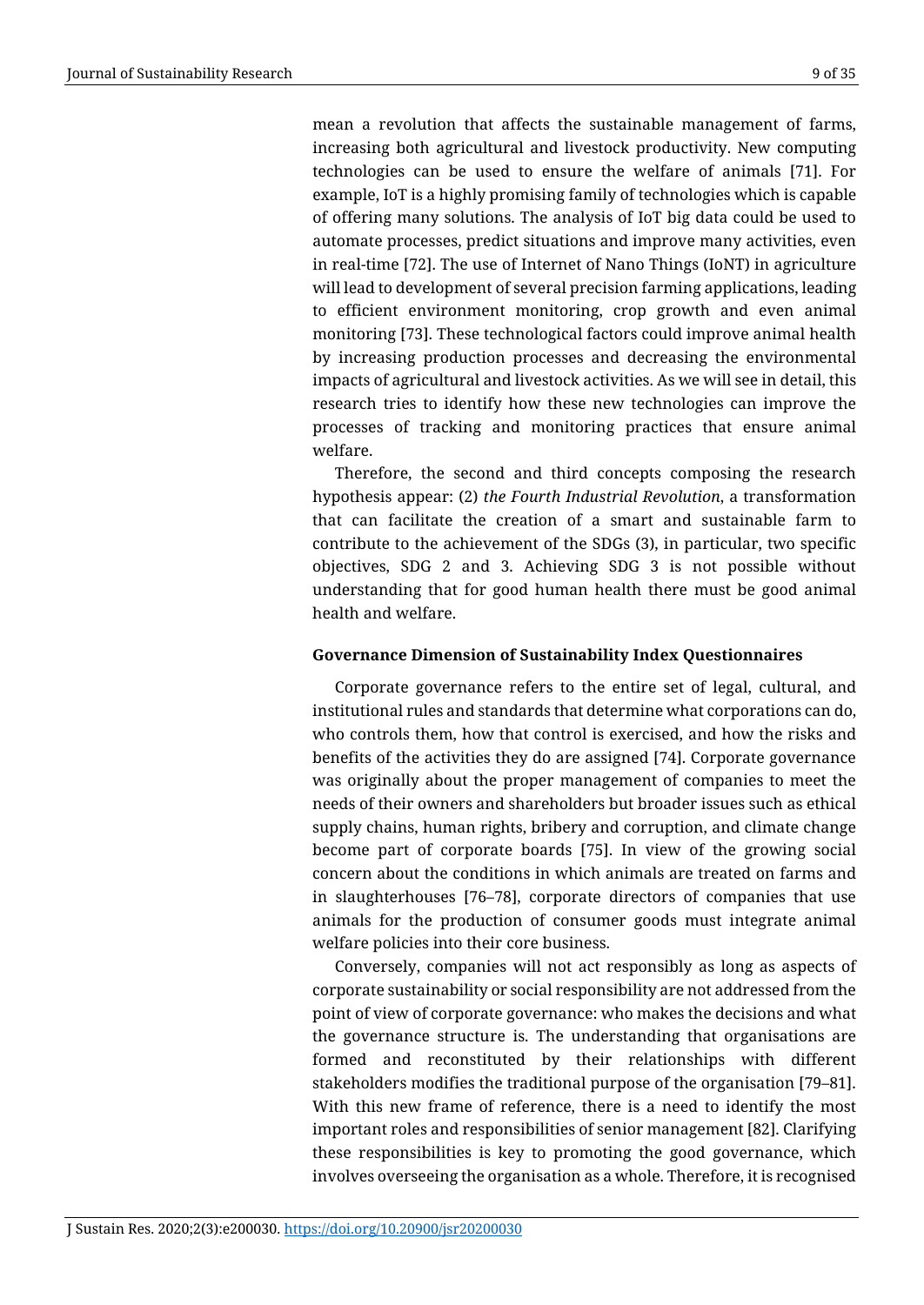for the governance of an organisation not only to represent the interests of the shareholders but also the interests of the organisation as a whole [83]. In our case, it is necessary for senior management to be responsible for animal welfare policies by ensuring supervision and monitoring tools. Thanks to these tools they will be able to ensure that the policies advocated are implemented and are not just a piece of paper.

Therefore, although corporate governance and corporate sustainability have been two dimensions studied separately [84,85] and the work carried out in this respect, both empirical and theoretical, has not been too extensive [86,87], in recent years the two domains have begun to approach each other [88], being studied jointly and systematically [85]. For Beltratti, corporate governance and CSR are complementary; socially responsible firms are often the most respected and profitable firms and a good corporate governance protects the stakeholders which contribute to the long term of the company [89]. Recent research by Jo and Harjoto has empirically demonstrated the existence of a specific correlation between the governance dimension and the success of CSR [90]. While the lag of CSR does not affect corporate governance variables, the lag of corporate governance variables positively affects firms' CSR engagement:

"*All of our chosen CG variables are significant in explaining the CSR engagement (...) These finding suggest that internal and external monitoring by board leadership, independent boards, institutional investors, and security analysts are positively related to CSR activities (…) Taken together, our combined results indicate that CG causes CSR, while CSR does not cause CG*." [90]

Eccles and others, demonstrated that companies that adopt a comprehensive set of corporate policies relating to the environment, employees, community, products and the environment outperform their counterparts over the long term, both in terms of stock market and accounting performance [91]. The low sustainability firms follow the traditional model of corporate profit maximisation, in which social and environmental issues are seen predominantly as externalities that end up being the responsibility of governments. In contrast, *High sustainability* firms pay attention to externalities and are characterised by governance mechanisms that directly involve the board in sustainability issues, linking executive compensation to sustainability objectives. Applied to the problem at hand, corporate governance is the key for achieving corporate sustainability: respect for animal welfare and protection for the environment depends on senior management. It is not easy for senior management to ensure that animal welfare policies are enforced. That is why technology, as a monitoring and control tool, can guarantee the traceability of processes and the recording of data so that the top management knows that the animal welfare policies are correctly implemented, without infringing the company's code of ethics.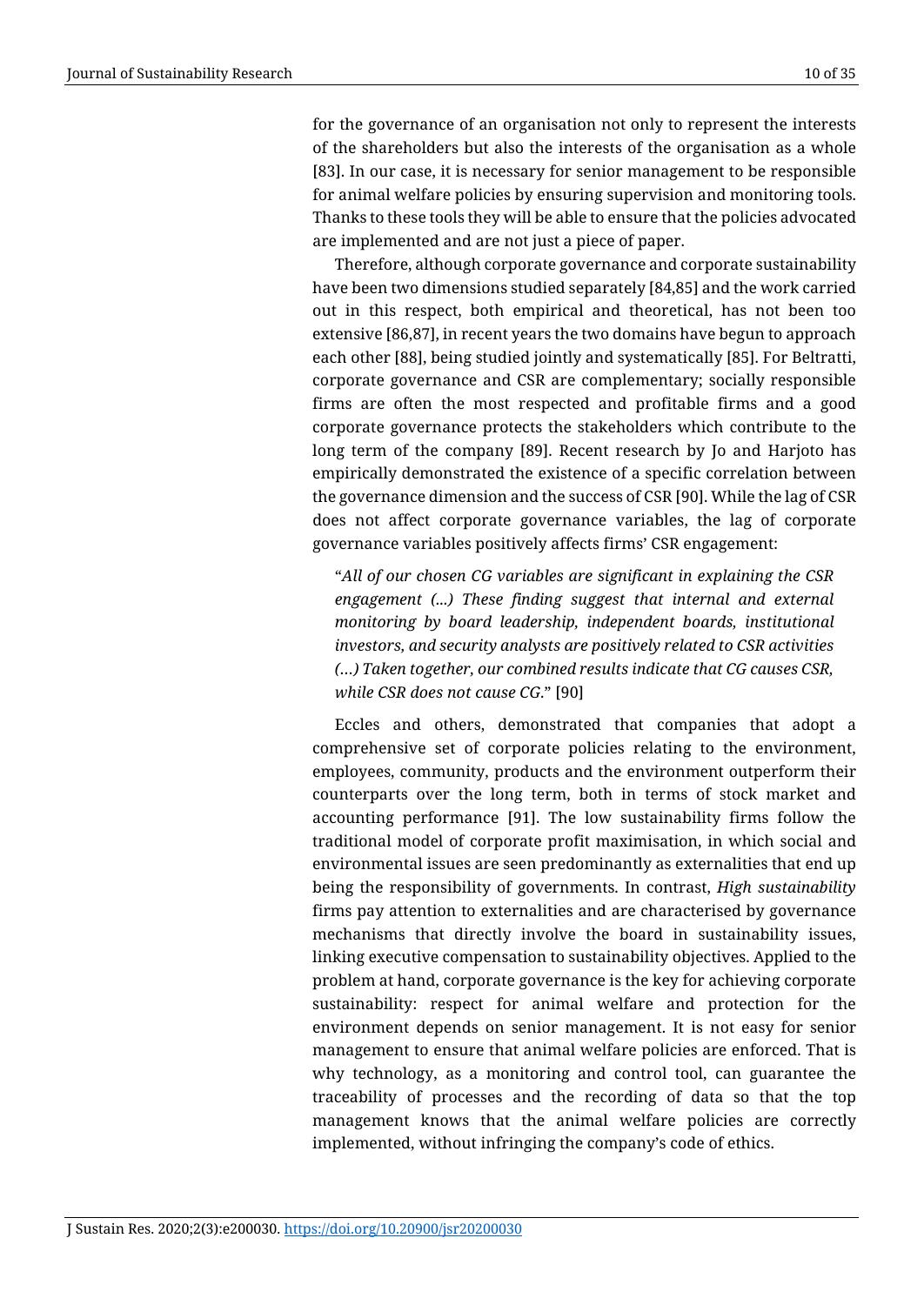Animal welfare, given the changes in consumption patterns [92,93], is a risk factor for companies. Cases of animal abuse can quickly become a global corporate crisis through their viralisation in social networks. For farmers it is an added risk because they may see their contracts cancelled under pressure from consumers. Senior management has the responsibility to advise, monitor and supervise decision-making in a way that is consistent with corporate sustainability [91]. Achieving corporate sustainability for organisations that have animals in their value chain depends on good governance practices.

Therefore, a fourth element arises here to construct the research hypothesis, the importance of (4) *corporate governance* as the key to achieve corporate sustainability, defined as the convergence of environmental, social, governance and animal welfare aspects (ESGAW).

# **Sustainability Indices and Animal Welfare**

The idea underlying sustainability indices is that sustainability practices constitute a potential element for long-term value creation from which shareholders will benefit [94]. Investors need more exact information regarding social, environmental and corporate governance behaviour in order to invest in socially responsible companies. These factors gave rise to the inevitable appearance of sustainability indices and ESG agencies [95]. Investors are attracted to this new investment style because it promises to create long-term shareholder value by embracing opportunities and managing risks deriving from ongoing economic, environmental and social developments [96]. Investors may exclude from their portfolio companies that do not respect human rights, the environment or generate their economic returns from ethically questionable activities [43]. For example, the Dow Jones Sustainability Index is a family of global indices created in 1999, representing the companies and industries that have achieved the best ratios of ESG criteria according to the social and environmental rating agency RobecoSAM. However, the livestock industry is under-represented within most global benchmarks, even if it is among the most over-exposed in terms of risks. Fewer than 25% of the companies in The Coller FAIRR Protein Producer Index are invited to participate in the Dow Jones Corporate Sustainability Assessment or represented in CDP's (formerly Carbon Disclosure Project) risk databases. To fill this gap, The Coller FAIRR Protein Producer Index helps to assess how some of the largest global intensive livestock and fish farming companies (by market capitalisation) are managing critical risks facing the sector. The scope of this Index focuses on companies primarily involved in breeding, processing, distributing and selling meat, dairy and/or aquaculture products, rather than food manufacturers or retailers. Investors can exclude companies that do not hold a leading position in the sector [97].

Despite the proliferation of sustainability indices and ESG agencies, there is no standard methodology for the evaluation of companies [95].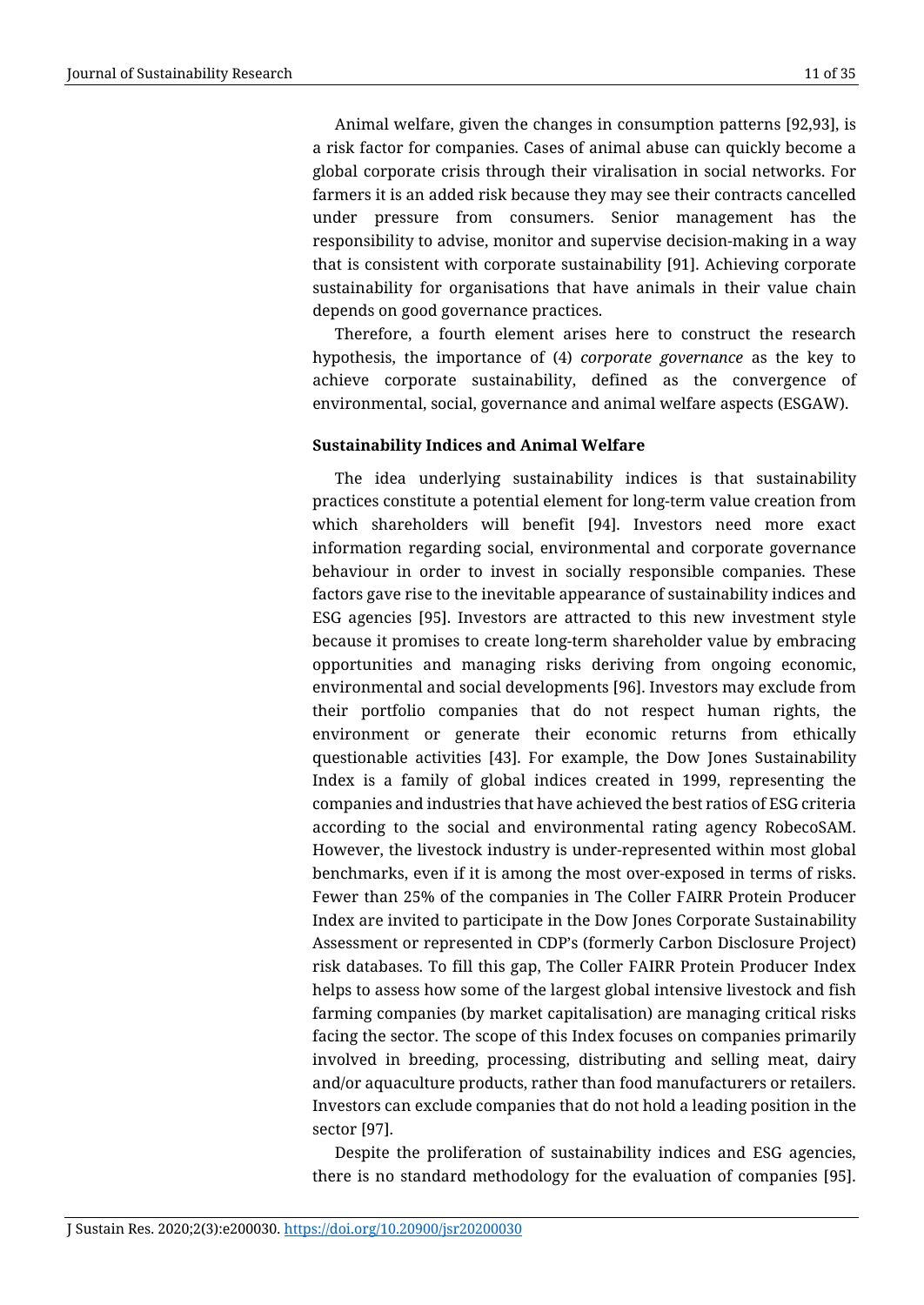Sustainability indices have been criticised for their lack of a common methodology and questionnaire [98]; for the different weights assigned to the variables that comprise it [95,99]; for the heterogeneity and insufficiency of information and the different definitions of risk [95]; for the lack of standardisation [100], transparency and credibility [101]; for the lack of independence of the rating agencies, which seek an improvement in corporate ratings [99,102], as well as for the existence of barriers and prejudices and the need to not excessively damage companies [103]. Recently it has been discovered that measurements of sustainability indices may not be entirely accurate as they do not include items related to the corporate governance dimension considered key to measuring corporate sustainability [104].

This provides an opportunity for research: to discover the reliability of the corporate governance dimension in the animal welfare indices. In particular, the justification of the weightings given to the variables that compose it. The research hypothesis tries to check if all the variables are being weighted according to the relevance or materiality of their dimensions. Materiality is the principle that determines which issues are important enough to make it essential to disclose information. Not all material issues are equal and different scores on questionnaires are expected to reflect their relative priority. The object of our analysis is The Business Benchmark on Farm Animal Welfare (BBFAW), the leading global measure of company performance in farm animal welfare. The Benchmark is a tool for investors seeking to evaluate the relative performance of food companies on farm animal welfare management. To that end, it assesses company reporting on farm animal welfare using a framework that broadly aligns with the manner in which companies report to investors on other corporate responsibility issues. Since its appearance in 2012, it has been a catalyst [44] for influencing change in corporate animal welfare management and reporting practices. It is the equivalent in animal welfare to the most reliable international ratings and rankings that measure ESG criteria: The Carbon Disclosure Project (CDP), The FTSE4Good Index Series or The Dow Jones Sustainability Indices.

Since 2012, food manufacturers and retailers have been able to benchmark their animal welfare practices using an industry benchmark created by the Compassion in World Farming and the World Society for the Protection of Animals. The introduction of the BBFAW has enabled organisations, retailers and investors alike to pay attention to the animal welfare dimension. By ranking companies based on their animal welfare performance, the BBFAW provides data and credible information for investors to make better decisions, limiting risks and taking advantage of opportunities (See Table 1). The questions are divided into 4 dimensions: Management Commitment and Policy, Governance and Management, Leadership and Innovation and Performance Reporting and Impact.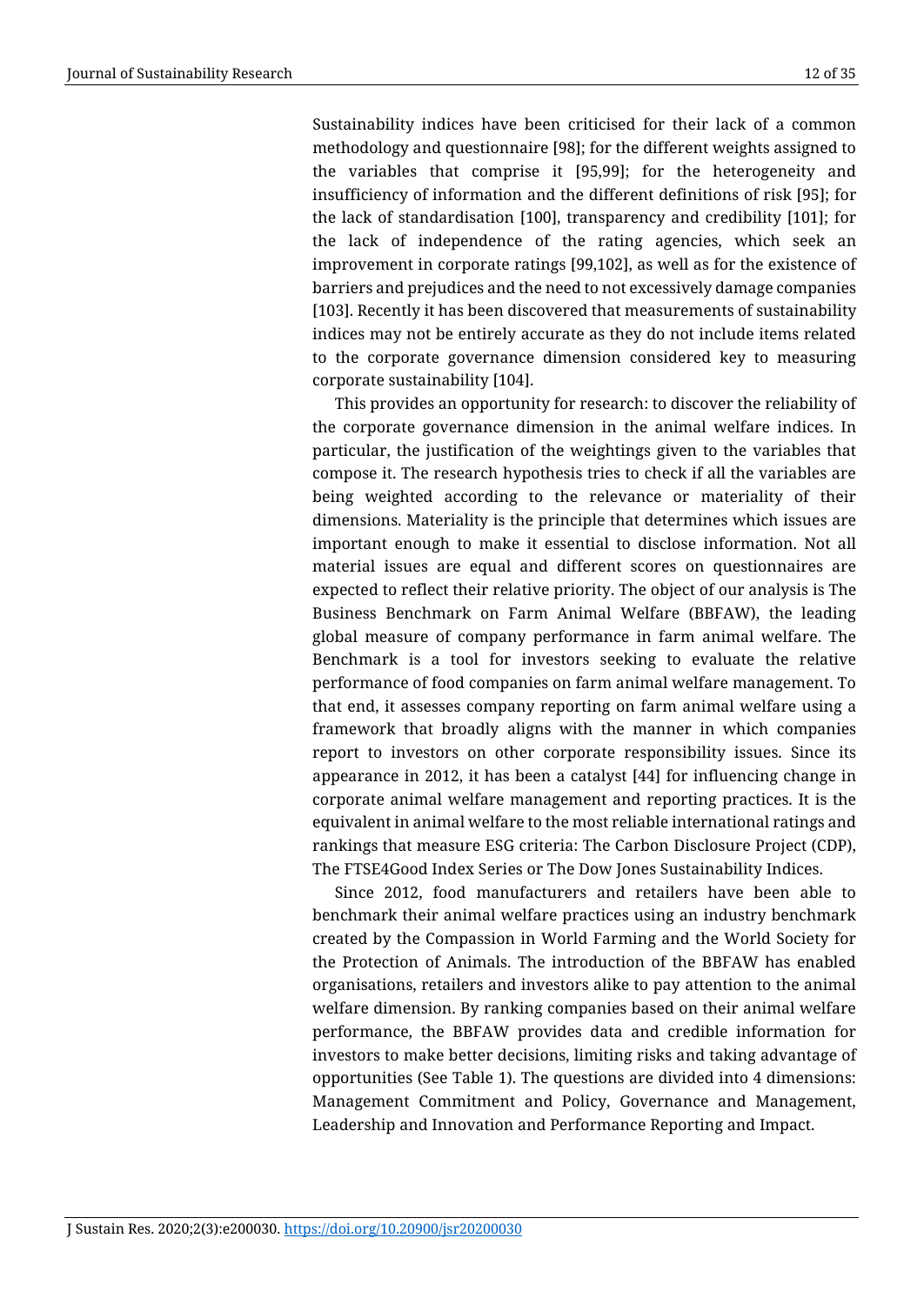#### **MANAGEMENT COMMITMENT AND POLICY (BENCHMARK QUESTION AND SCORE)**

Question 1 Does the company acknowledge farm animal welfare as a business issue? Max Score 10

Question 2 Does the company publish an overarching corporate farm animal welfare policy (or equivalent)? Max 10

Question 3 Does the policy statement provide a clear explanation of scope? Max 15

Question 4 Does the company have a clear position on the avoidance of close confinement and intensive systems for livestock (e.g., sow stalls, concentrated animal feeding operations (CAFOs), feedlots, farrowing crates, single penning, battery cages, tethering, veal crates, force feeding and, for finfish, high stocking densities and close confinement of solitary finfish species)? Max 5

Question 5 Does the company have a clear position on the avoidance of products from farm animals subject to genetic engineering or cloning and/or their progeny or descendants throughout its products? Max 5

Question 6 Does the company have a clear position on the avoidance of growth promoting substances? Max 5

Question 7 Does the company have a clear position on the reduction or avoidance of antibiotics for prophylactic use? Max 5

Question 8 Does the company have a clear position on the avoidance of routine mutilations (castration, teeth clipping, tail docking, toe clipping, dehorning, desnooding, de-winging, disbudding, mulesing, beak trimming, fin clipping)? Max 5

Question 9 Does the company have a clear position on the avoidance of meat from animals that have not been subjected to preslaughter stunning, or (in the case of finfish) meat from animals that have not been rendered insensible? Max 5

Question 10 Does the company have a clear position on the avoidance of long distance live transportation? Max 5

**GOVERNANCE AND MANAGEMENT (BENCHMARK QUESTION AND SCORE)**

Question 11 Has the company assigned management responsibility for farm animal welfare to an individual or specified committee? Max 10

Question 12 Has the company set objectives and targets for the management of farm animal welfare? Max 10

Question 13 Does the company report on its performance against its animal welfare policy and objectives? Max 10

Question 14 Does the company describe its internal processes for ensuring that its farm animal welfare policy is effectively implemented? Max 10

Question 15 Does the company describe how it implements its farm animal welfare policy (or equivalent) through its supply chain? Max 15

Question 16 Does the company assure its welfare scheme to a prescribed standard? Max 20

**LEADERSHIP AND INNOVATION**

Question 17 Is the company currently investing in projects dedicated to advancing farm animal welfare practices within the industry? Max 10

Question 18 Has the company received any notable awards or accreditations for its farm animal welfare performance in the last two years? Max 10

Question 19 Does the company promote higher farm animal welfare to consumers through education and/or awareness-raising activities? Max 10

#### **PERFORMANCE REPORTING AND IMPACT**

Question 20 Does the company have a position on promoting non-animal derived protein alongside animal protein?

Question 21 Does the company report on the proportion of animals (or volume of fresh or frozen animal products and ingredients) for own-brand products in its global supply chain that is free from close confinement (i.e., those in barn, free range, indoor group housed, outdoor bred/reared)? Max 5

Question 22 Does the company report on the proportion of animals for own-brand products in its global supply chain that is free from routine mutilations (i.e., castration, teeth clipping, tail docking, toe clipping, dehorning, desnooding, de-winging, disbudding, mulesing, beak trimming, fin clipping)? Max 5

Question 23 Does the company report on the proportion of animals in its global supply chain that is subject to pre-slaughter stunning? Max 5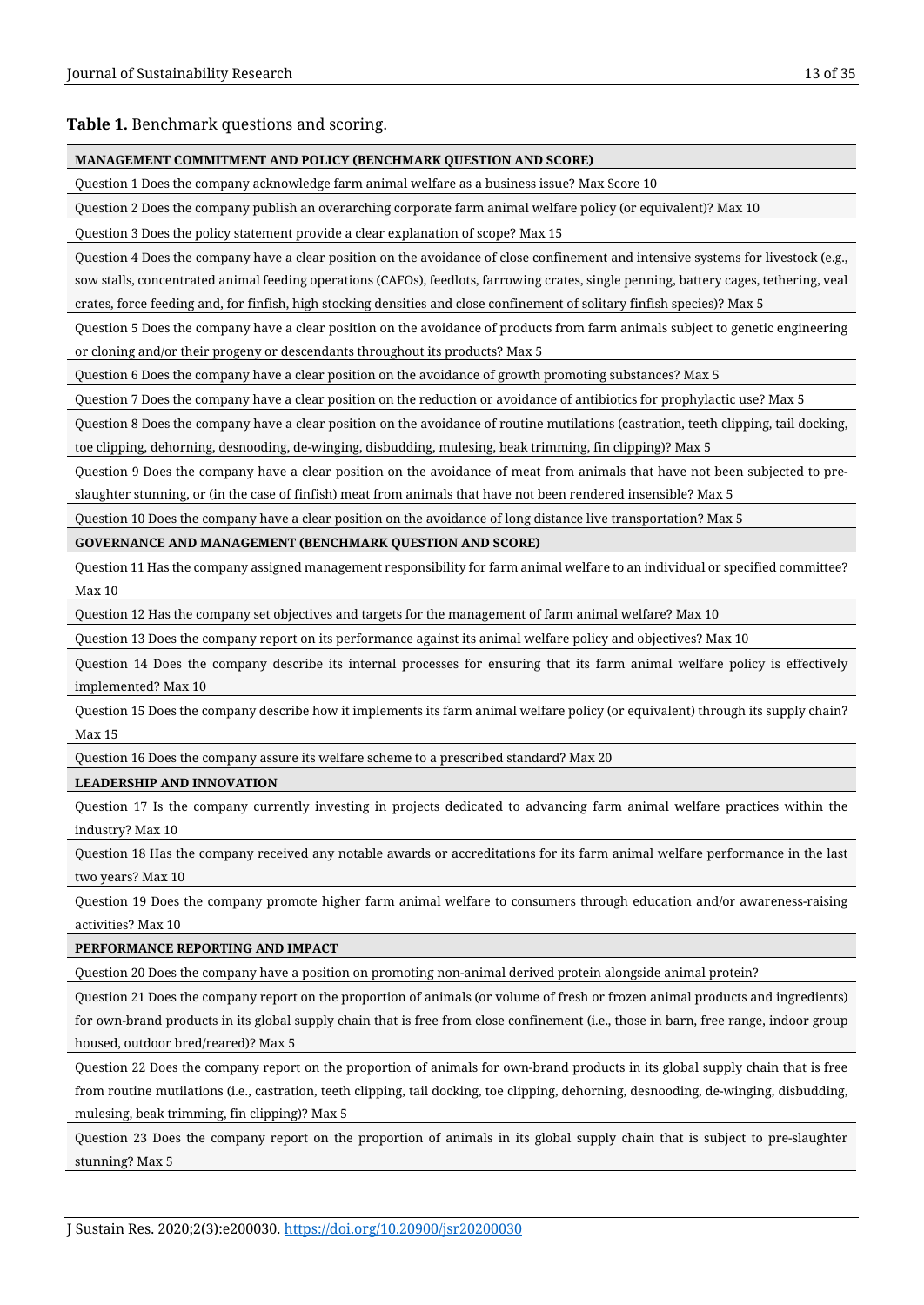#### **PERFORMANCE REPORTING AND IMPACT**

Question 24 Does the company report on the average, typical or maximum permitted live transport times for the animals in its global supply chain? Max 5

Question 25 Does the company report on welfare outcome measures (i.e., measures linked to the physical, emotional and/or behavioural wellbeing of animals)? Max 5

Question 26 Does the company provide an explanation of progress and trends in performance (either in terms of input measures or welfare outcome measures)? Max 10

Question 27 What proportion of laying hens (for shell eggs and fresh/frozen products and ingredients) in the company's global supply chain is cage-free? Max Weighted Score 1.25–5 \*

Question 28 What proportion of fresh/frozen pork products and ingredients in the company's global supply chain is sourced from pigs that are free from sow stalls/gestation crates? Weighted Score 1.25–5

Question 29 What proportion of fresh/frozen milk or milk products and ingredients in the company's global supply chain is sourced from cows that are free from tethering? Max Weighted Score 1.25–5

Question 30 What proportion of broiler chickens for own-brand fresh/frozen products and ingredients in the company's global supply chain is reared at lower stocking densities (specifically, 30 kg/m2 or less)? Max Weighted Score 1.25–5

Question 31 What proportion of laying hens in the company's global supply chain is free from beak trimming or tipping? Max Weighted Score 1.66–5 \*\*

Question 32 What proportion of pigs in the company's global supply chain is free from tail docking? Max Weighted Score 1.66–5

Question 33 What proportion of dairy cows in the company's global supply chain is free from tail docking? Max Weighted Score 1.66–5

Question 34 What proportion of animals (excluding finfish) in the company's global supply chain is pre-slaughter stunned? Max Weighted Score 10

Question 35 What proportion of animals (excluding fin fish) in the company's global supply chain is transported within specified maximum journey times?

Note: Prepared by authors following Amos and Sullivan [24]. \* For questions 27–30, they only assess those questions that are relevant to the company. They assess relevant questions, with the maximum possible score being five (5) points per question and use the scores to calculate the overall average for these relevant questions. \*\* For questions 31–33, they only assess those questions that are relevant to the company. They assess relevant questions, with the maximum possible score being five (5) points per question and use the scores to calculate the overall average for these relevant questions.

> The authentic scientific theories are those determined by decisive test; a test in the form of prediction deduced from the theory itself and that could be confirmed by observation, or not. The non-scientific theories are those that accumulate facts that reinforce their own approaches, disregarding other facts that refute them. The overcoming of the empirical evidence to which the theory has been subject allows one to maintain the valid character of the conjectures, until there is new evidence. Therefore, the questioning of the sustainability indices (4) offers a case to test the hypothesis.

> The existence of *animal welfare indices* (5) add a fifth concept that can be falsifiable by a conclusive proof [105]: *If the governance dimension (4) of the animal welfare indices (5) is weighting the most material aspects for corporate sustainability (1) given the context posed by the Fourth Industrial Revolution (2) and the need to achieve the SDGs (3).*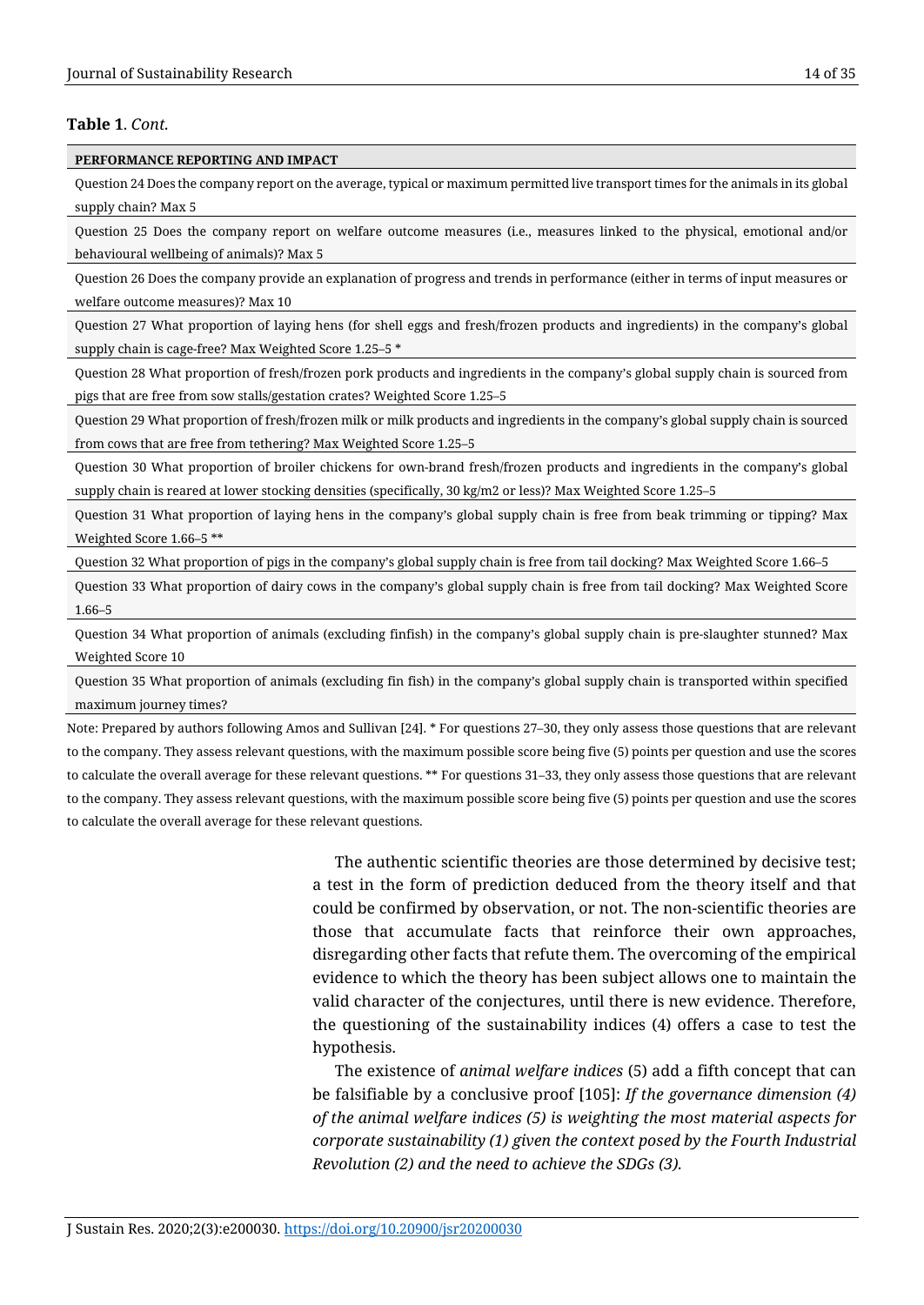# **Responsibility, Decision-Making and Animal Welfare Monitoring System**

Nowadays, mechanical or trivial decisions can be made by AI or robots [106,107]. The formalisation of this type of decisions can lead to a bureaucratisation of the organisation, limiting its spontaneity, flexibility and adaptation to changes. It is therefore very important to study the materiality of the decision to be taken and, if it is a strategic decision, to assign those responsible in a formalised manner. We decide when there is no algorithm that tells us what to do, that tells us what the solution is. AI gives us solutions to problems, reduces the complexity of the situation but always in a logical-mathematical sphere, since AI can be seen as science and mathematics [108]. A search algorithm takes as input a problem and returns a solution of the form sequence of actions. Once we find a solution, we proceed to execute the actions it recommends [109]. Decisions appear when there are no clear solutions to the problems. We move in the field of the problematic, of the hypothetical. As opposed to the categorical, the circumstantial. Reflection on knowledge has always distinguished between what is necessary and what is probable, what is demonstrated and what is conjectured. In decision-making we are closer to the second than to the first:

"*Sometimes it's possible to predict a single outcome with reasonable certainty, as when a company has made similar decisions many times before. More often, decision makers can identify a range of possible outcomes, both for specific success factors and for the decision as a whole. Often they can also predict the probability of those outcomes. However, under conditions of uncertainty, it's common for executives not to be able to specify the range of possible outcomes or their probability of occurring with any real precision*." [110]

The board's role in strategy processes has been highlighted suggesting that boards are significantly involved in the decision-making process [111– 113]. What decisions should be formalised? *Strategic decisions* affecting the governance of an organisation must be formalised. The governance of an organisation must be clarified. That means knowing who makes the decisions and who is responsible. Responsibility is a core concept for understanding how people evaluate, sanction, and try to control each other's conduct [114]. An example of this is *the problem of many hands,*  defined by Dennis Thompson: "because many different officials contribute in many ways to decisions and policies of government, it is difficult even in principle to identify who is morally responsible for political outcomes" [115]. If an organisation does not have defined responsibilities across departments, different departments can work on the same thing without coordination or cross-cutting. If the ownership of an issue is questioned, a non-aligned organisation can be generated with the corresponding silo structure [116]. Finally, ignoring the decision that has been made and who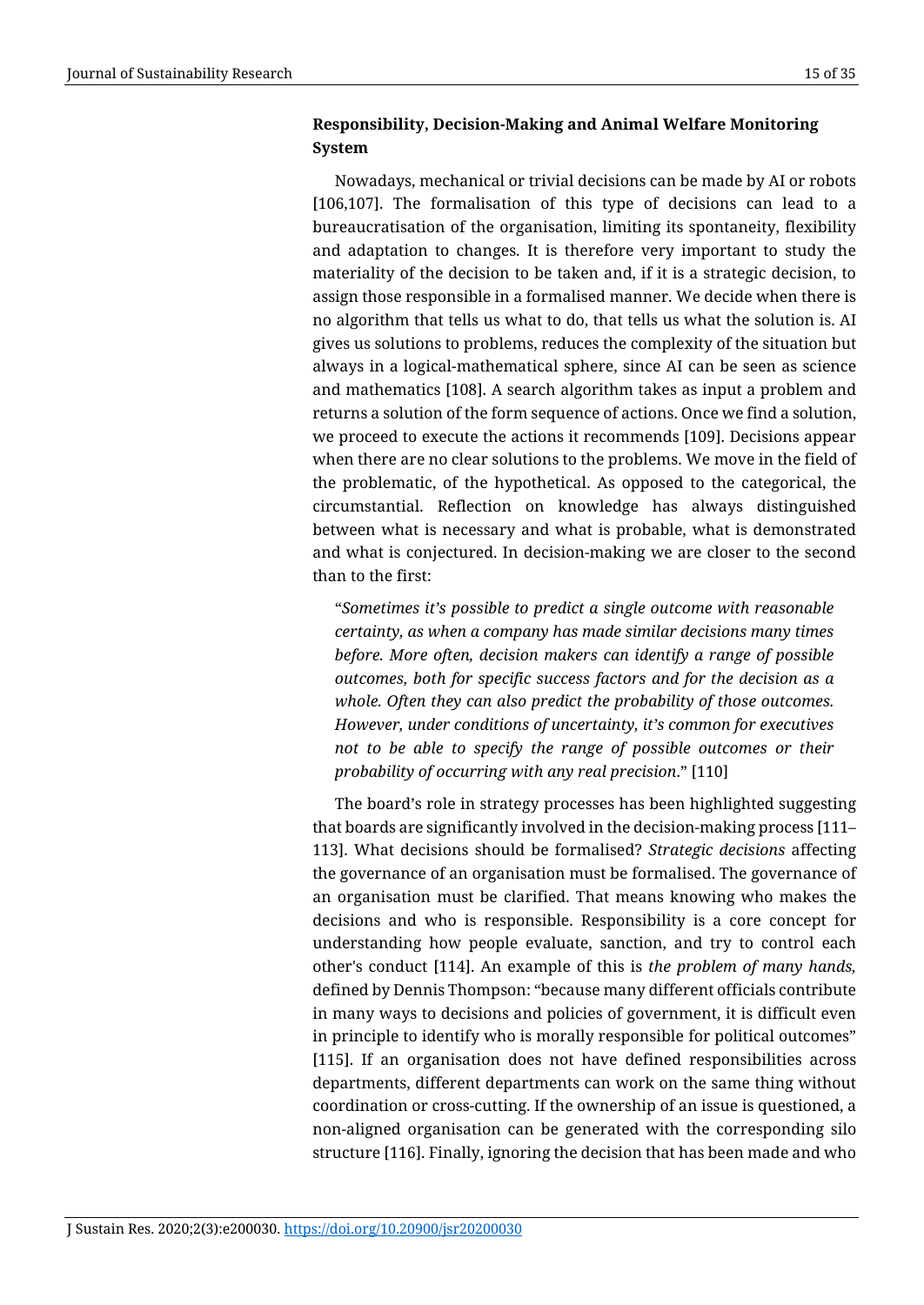has made the decision makes it difficult to follow up the achievement of objectives.

Dahl argues that power can only be analysed after a series of concrete decisions [117]. For Polsby, determining who makes decisions is the way to determine who has power [118]. But, for that very reason, power tends to escape formalisation. The formalization of decision-making makes it possible to identify who is responsible. Non-formalised strategic decisions tend to coincide with charismatic personalities, with a decisive influence within an organisation [119]. This is why it is very important to formalise decisions after a meeting, because it often happens that, despite the presence of several people in a meeting, the decisions are taken by a minority (two, three people at most). The more formalised the decisions are, the more visibility there will be in the organisation and less arbitrariness. On the other hand, it is also necessary to recognise the exercise of power by the absence of decisions. Deciding not to deal on a certain topic can obviate a latent or manifest problem [120]. Deciding not to recognise problems is to make them invisible. Frederic Bird provides a taxonomy of the forms of moral silence: (1) not blowing the whistle on observed abuses, violations, or misconduct; (2) not audibly dissenting from organisational policies which could include morally questionable behaviour; (3) not questioning or debating aspects of decisions thought to be morally unclear if not questionable; (4) not speaking up for one's moral ideals; (5) not bargaining hard enough for positions that might advance morally valued objectives; and (6) not providing adequate feedback either in supervisory or collegial relationships [121].

The attribution of power is an attribution of responsibility. We can attribute power to that person who, because of their strategic position in an organisation, can induce change. If decision-making is clarified and those responsible are identified, it is easier for power not to be blurred and, therefore, to be able to demand accountability. Responsibility has been used in the general sense of being accountable to others; there is an authority or other judge who requires information about some event to evaluate and sanction the actor's conduct [114]. Accountability can be defined as a social relationship in which an actor feels an obligation to explain and to justify his or her conduct to some significant other [122]. If a company is not clear about who makes the decisions, that company will not be accountable. If there is no accountability, there is no justification for action and this increases an organisation's risk. Accountability makes it possible to reward decision-makers, linking executive compensation to sustainability objectives, and to correct bad decisions and even punish decision-makers. All this makes it possible to reduce the risks of an organisation by having a knowledge of where the weak points are, the failures or the things to change.

In most large companies, there is generally a clear demarcation between those responsible for overseeing a policy and those responsible for day-to-day policy implementation. Policy oversight is usually the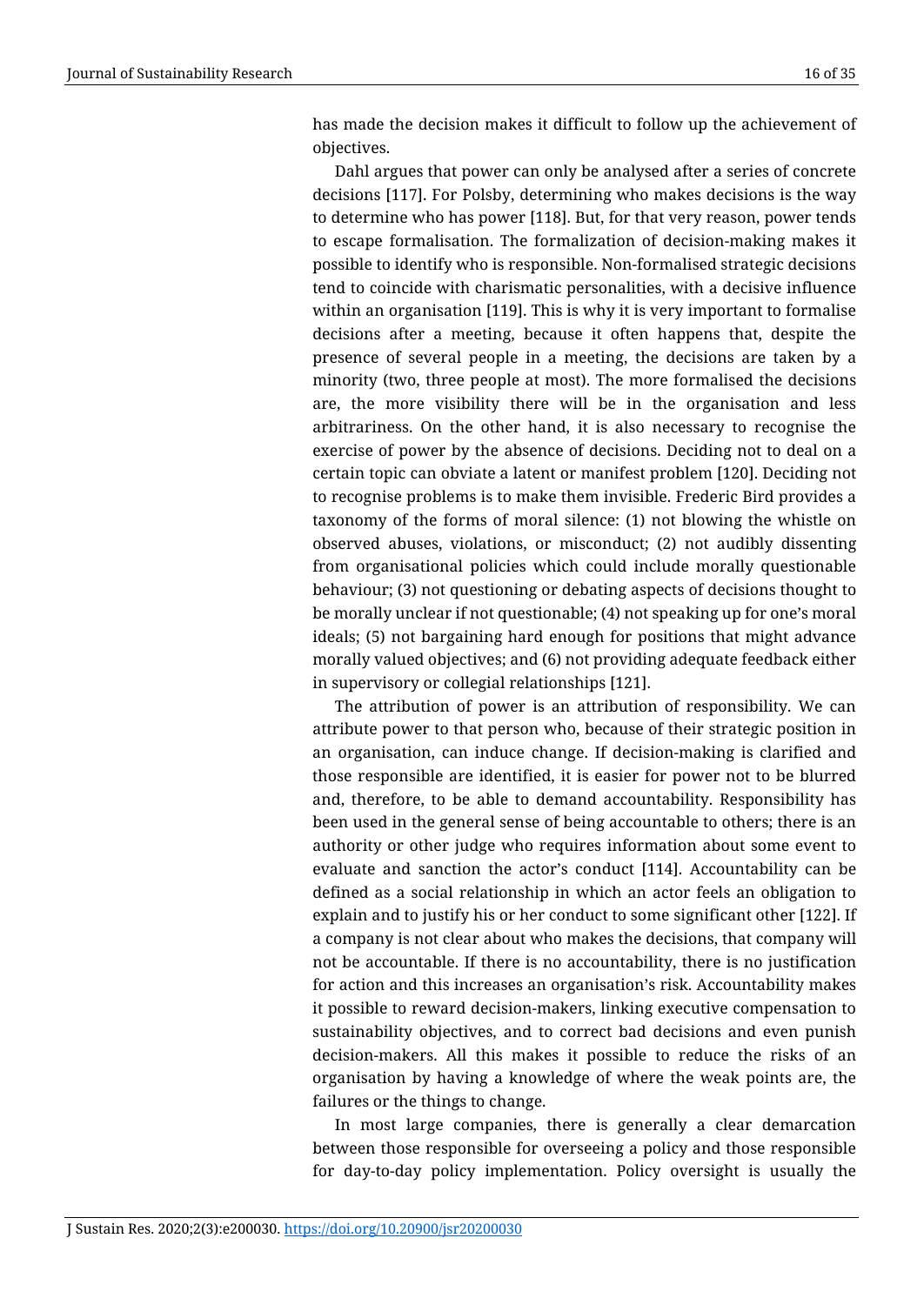responsibility of senior management or the board of directors. In contrast, day-to-day implementation is generally the responsibility of specific individuals or teams and encompasses tasks such as developing and implementing management systems and processes, setting objectives and targets, measuring and monitoring performance, and reporting [22]. However, it is recurrent that supervisors, if they exist, know relatively little about the specific details of how to effectively manage the welfare of farm animals. The identification of people responsible for ensuring animal welfare connects actual management with senior management. In this way, senior management can implement management follow-up channels. This form of supervision will allow the implementation of formal declarations and documents that establish animal welfare policies.

The emergence of a *delegation of authorities* is a practice of good governance. Thanks to this protocol, it is possible to define who, in terms of both governance and management, is responsible according to their nature. An example of the formalisation of decisions can be found in the RACI (Responsible, Accountable, Consulted and Informed) responsibility assignment matrix. This matrix will make it possible to identify the roles (the part of a project for which the person is in charge) and competencies (the abilities to achieve the project objective) of each of its members, and thus be able to identify who decides when and where. With this we can formalise all the activities, achieving that a certain task is developed by a single person, avoiding confusion [82].

With this section we can define more precisely the object of the research: if the questionnaires of the sustainability indices *recognise the relevance of the formalisation of the oversight of the animal welfare strategy by senior management (6)*. Therefore, the hypothesis is as follows:

*If the governance dimension (4) of the animal welfare indices (5) is weighting the most relevant aspects for corporate sustainability (1) in particular the formalisation of the oversight of farm animal welfare strategy by senior management (6) given the context posed by the Fourth Industrial Revolution (2), and the need to achieve the SDGs (3).*

# **Technology as a System for Monitoring and Supervising Animal Welfare**

## *Forth industrial revolution and the internet of things*

Industry 4.0 is a new policy-driven discourse [123] that started in the German language at the "Hannover Fair" in 2011. It is a proposal for the development of a new concept of German economic policy based on hightech strategies [124]. The Fourth Industrial Revolution [70] will be characterised by the existence of machines and systems permanently interconnected throughout the production process and is based on technologies such as Robotics, AI, Blockchain, Big Data, IoT or 3D printing [104]. This industrial and technological transformation has great potential to overcome the problems of the 21st century and may also generate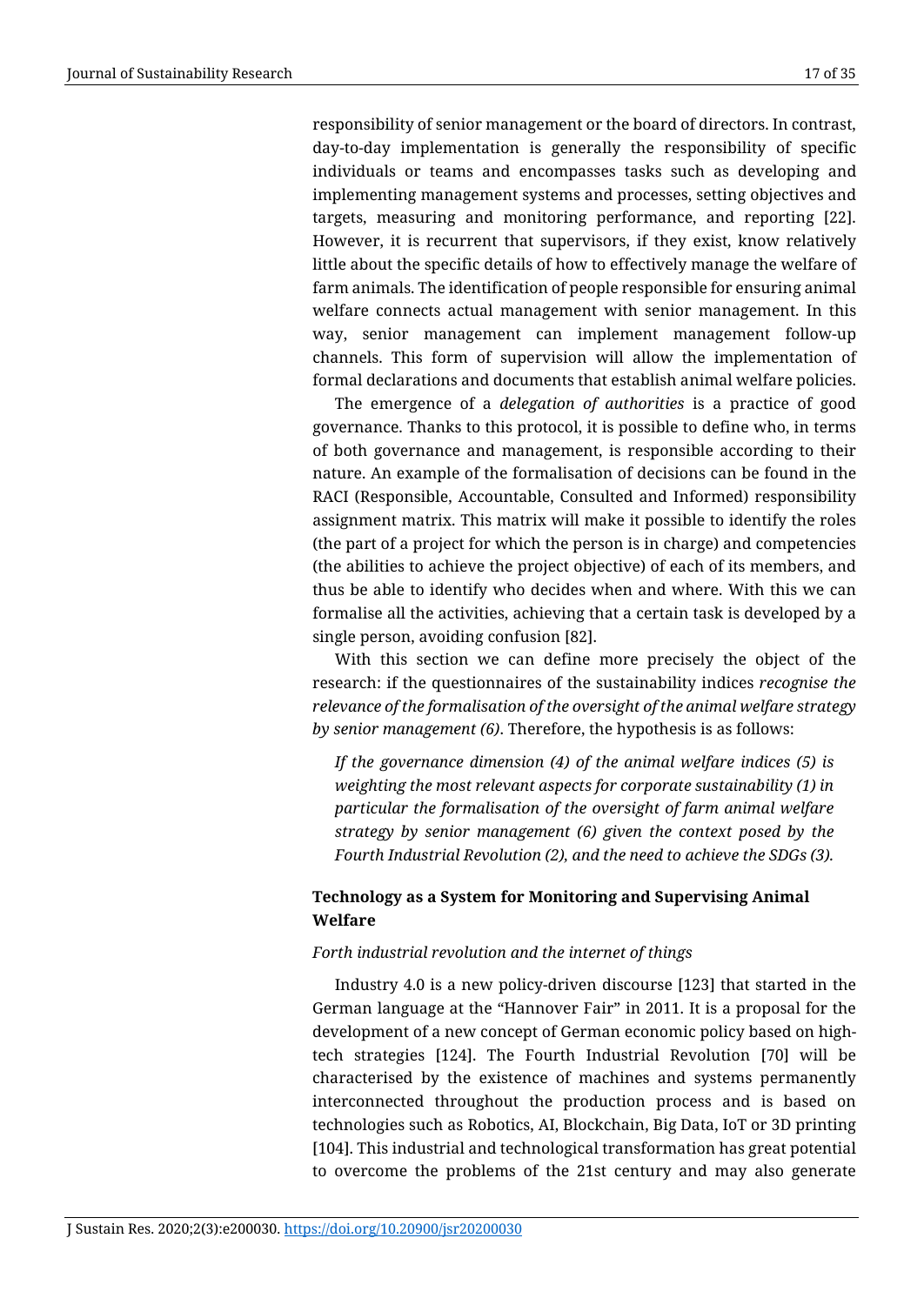economic prosperity and well-being. In a socio-economic scenario influenced by the idea of innovation, digital transformation, the use of technology to radically improve the performance of companies, is a crucial current issue. Executives across industries around the world are using digital advances such as analytics, mobility, social networking, and smart devices to change customer relationships, internal processes, and value generation. Those companies that do not make the right decisions (implementing AI tools, for example) will see that the performance gap between front-runners and non-adopters will benefit the front-runners disproportionately [125].

The new technologies of digital transformation change the structure of organisations. In the past, digital technologies were tools used by organisations for specific or particular activities. Today they are the backbone of organisations and most organisational processes involve digital activities. The processes of digitisation and the creation of large databases create new conditions for organisations; new issues such as data processing, new modes of production, social problems and, of course, new forms of corporate governance appear [126]. Since the digital era began with the launch of the first computers, digitalisation has not ceased to advance at rates that have surpassed the most optimistic forecasts and, right now, there is nothing to indicate that this rate of change will be interrupted. It can even be accelerated. The revolution that gave rise to the digital era is changing almost everything: how we communicate, how we live, how we work, how companies are organised.

One of the technologies of the Fourth Industrial Revolution, the IoT, is indispensable for the smart farm [127]. The development of the IoT takes us back to the origins of computer science. In 1948, Norbert Wiener introduced the idea of "cybernetics" in his work "Cybernetics or control and communication in the animal and the machine". The first developments of the great computers were made considering them as great instruments of calculation; their objective was the calculation with the great numbers, in the same way that what Wiener pursued was a technique of control that allowed to automate many behaviours of the machines without needing that control, in many phases of the process, required the human intervention [128]. Although the Internet is one of the key characteristics of IoT, the internet as we know it today is mostly an internet of human end-users, "while the IoT will be an internet of nonhuman entities, therefore a lot of machine-to-machine (M2M) communication will take place" [72].

The IoT represents a vision in which the internet extends into the real world embracing everyday objects. Physical items are no longer disconnected from the virtual world but can be controlled remotely and can act as physical access points to Internet services. IoT makes computing truly ubiquitous. This development is opening up huge opportunities for both the economy and individuals [129]. Although IoT promises an easier and pleasant life, its true impact will be in the enrichment of the value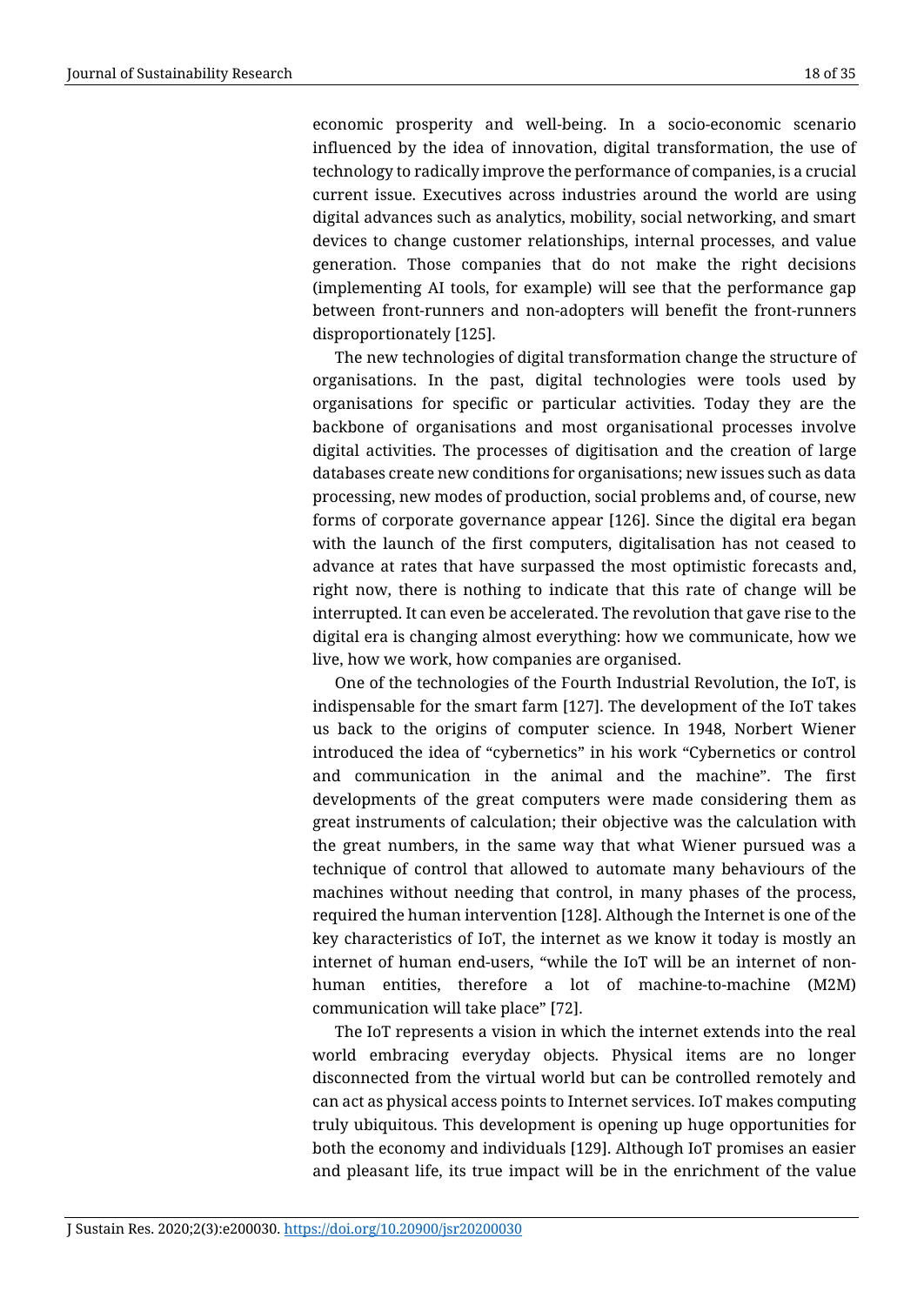chain and, in particular, in the industrial sector, such as automotive parts manufacturing plants. The data captured by sensors can be studied in a wide range of applications using big data techniques. It will also be relevant in healthcare environments, where the aim is to minimise human error, such as surgical blocks in hospitals. Other applications include the functionality of real-time location (where objects or people indicate their position at all times) and the logistical and transport environment (with the introduction of sensors in vehicles, cranes and containers to optimise land operations, achieving energy savings and improving the exploitation of critical resources) [130,131].

The economic and business world is undergoing a process of transformation. The old industrial ecosystem is giving rise to a new digital ecosystem and new smart farms. Different examples of smart farming have already been documented; SmartAgriFood, the Dutch Smart Dairy Framing project; EU Precision Livestock Farming (EU-PLF) and Cow of the Future [132]. In the smart farm, new communication systems are applied with cyberphysical systems and sensors that facilitate the decentralisation, interoperability, virtualisation, real-time capability, modularity and service orientation [133]. The different sources of information made possible by new technologies with new ways of capturing information and displaying it make it possible to increase process efficiency, improve economic performance and protect the environment. As we will see later on, a conscious application of new technology can improve animal welfare.

## *Internal processes for animal welfare*

Many of the commercial risks associated with farm animal welfare are related to business supply chains. Companies have the ability to influence the performance of their suppliers, formally, through contracts and auditing processes, or informally, by encouraging the development of employee skills or education. In this way, if monitoring processes through CCTV systems or whistleblowing processes, are established, it is easier to ensure compliance with the farm animal welfare policy and, therefore, profitability and production. From an institutional point of view, Scotland joins other places such as England, Israel or France, which will install closed circuit television in all areas of slaughterhouses where there are live animals to ensure the highest standards of animal welfare. The regulation aims to ensure a unified model, which will require the installation of cameras [134].

Other supervisory measures are *whistleblowing processes*. Whistleblowing was defined by Near and Miceli as "the disclosure by organisation members (former or current) of illegal, immoral or illegitimate practices under the control of their employers, to persons or organisations that may be able to effect action" [135]. But the whistleblowing processes are seen from opposing points of view; as a tool to prevent bad practices and increase the transparency of the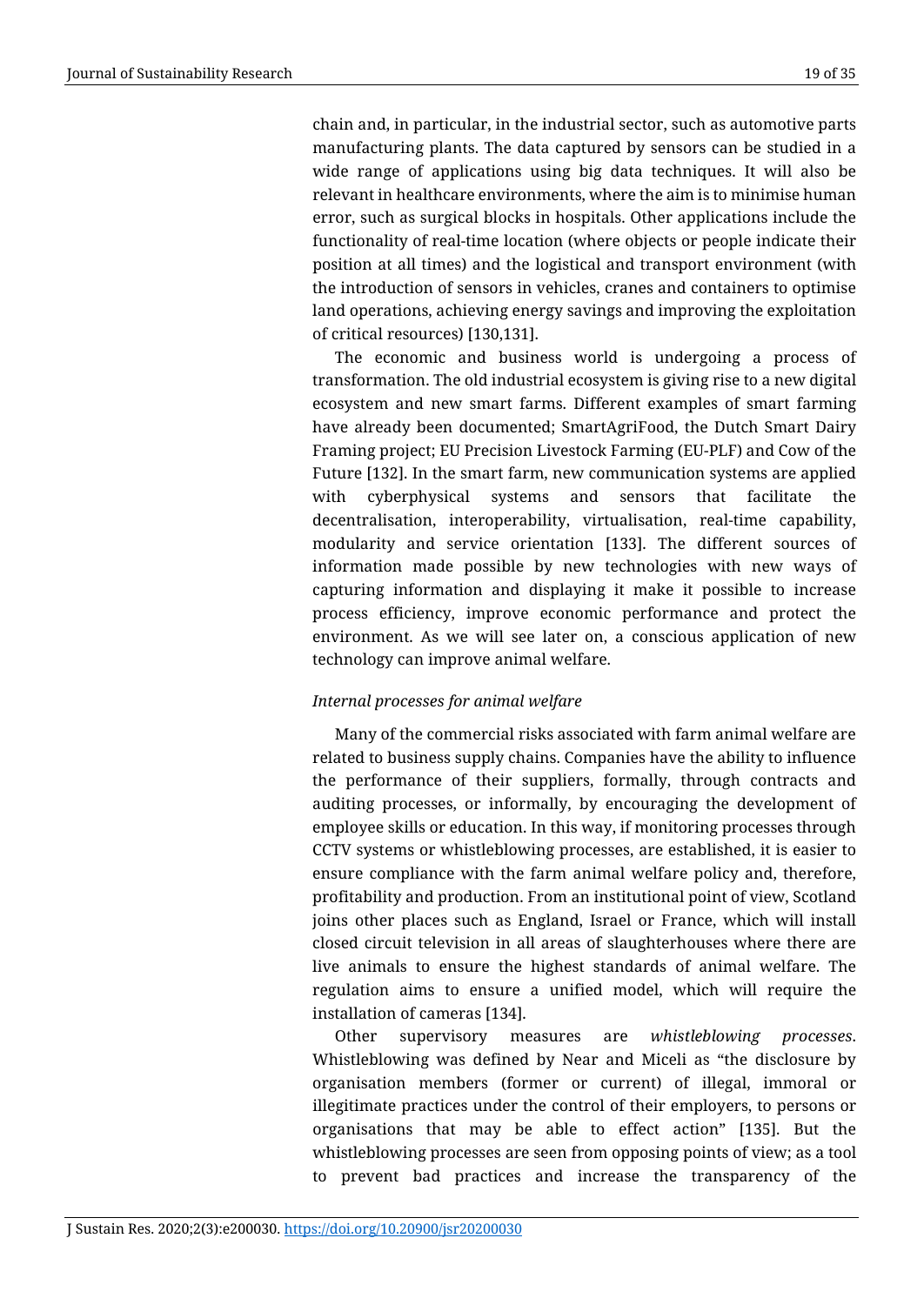organisation, or as a threat to the reputation and stability of organisations [136]. Robbins and others suggest that reducing the flow of information often reduces feelings of trust [47]. Their study shows that the intention to restrict access to information can undermine trust in suppliers and farmers, and thus in the value chain of companies. The ethical culture of organisations appears as a key element in facilitating an environment that encourages employees to report irregularities [137,138]. Good corporate governance needs responsible and accountable executives. If scientific studies show that transparency increases trust, visibility is the best tool to demonstrate animal welfare and stakeholder confidence. Concealment of information on farms is clearly counterproductive, introducing distrust in consumers.

The life of farm animals is full of suffering. Chickens and hens are crammed into small spaces for meat and egg production. Artificial light, which is more economically profitable, alters their biological cycles and generates enormous stress, leading them to pluck each other's feathers or to cannibalism. To avoid this behaviour, it is common that the chickens' beaks are amputated, a very painful operation. For this reason, the BBFAW recognises those companies that guarantee a supply chain free from beak trimming (Question 31). Similarly, on most farms, pigs live in terrible conditions with very little space. Sows used for breeding are locked up in cages where they cannot move, and their children are mutilated in different ways and killed when they are only a few months old. Once again, the BBFAW values those companies with a higher proportion of products and ingredients that comes from pigs that are free from sow stalls/gestation crates (Question 28).

The development of technologies in the field of Precision Livestock Farming (PLF) has, to date, largely focused on intensive animal production. However, these technologies could also offer possibilities for achieving greater animal welfare. PLF has "the potential to deliver considerable improvements in the health and welfare of animals in rangeland systems by facilitating the remote and/or automatic implementation of many of the recommended actions associated with the Five Freedoms" [139]. Unlike previous methods, PFL aim to provide a realtime monitoring and management system with the basic objective of improving the life of the animals, alerting the farmer to any potential problems so that he can take immediate action. This should enable continuous and fully automated monitoring and improvement of animal health and welfare, performance and environmental impact. PLF try to "create a management system based on continuous automatic real-time monitoring and control of production/reproduction, animal health and welfare, and the environmental impact of livestock production" [140].

PLF is a tool for real-time monitoring of farm animals, with measurements, predictions and data analysis without imposing additional stress on the animals. The development of algorithms allows to monitor the behaviour of animals automatically, achieving an accurate monitoring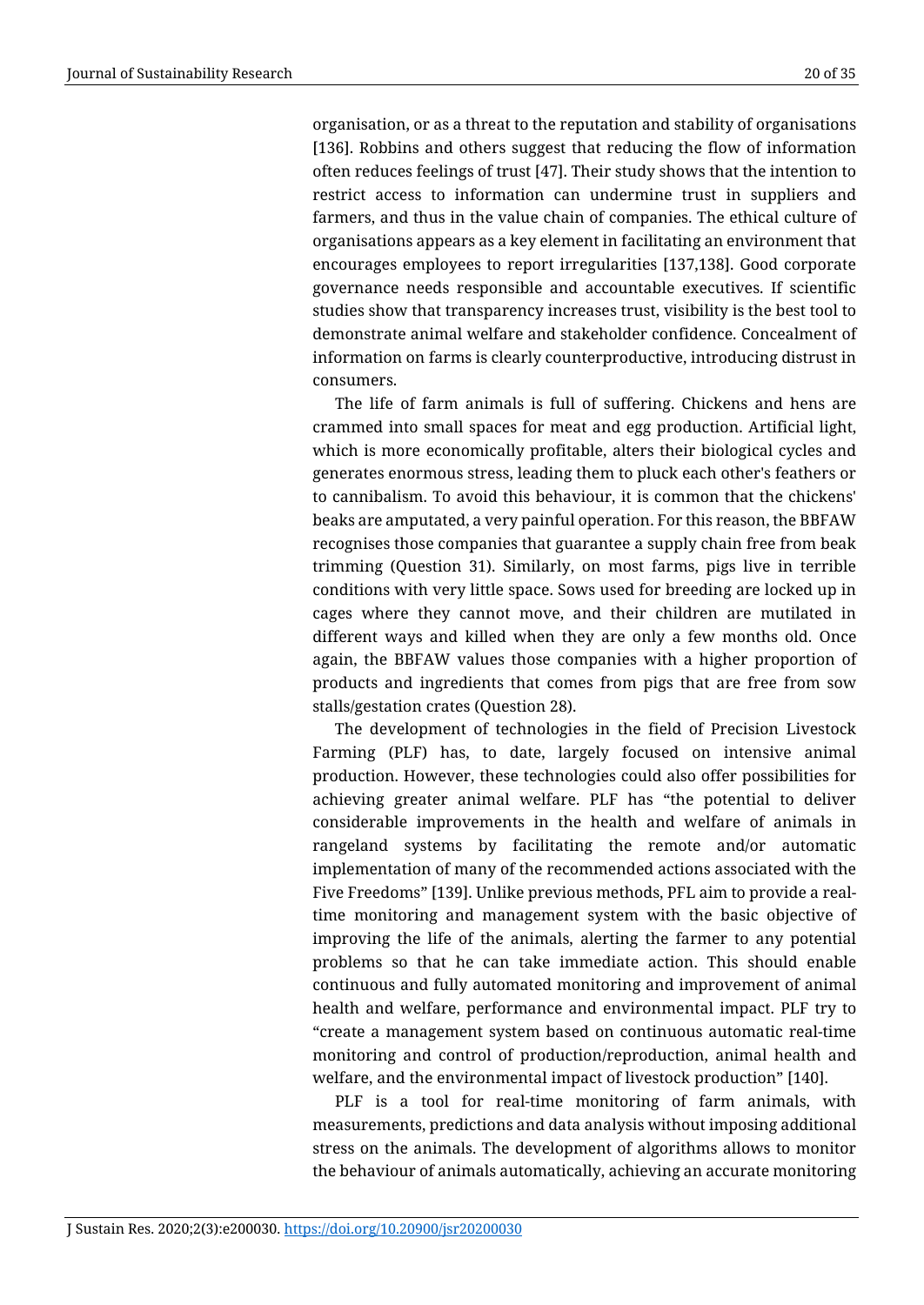of their health and welfare [141]. These technological tools make it possible to detect problems and make decisions at the right time, replacing the human observation processes, which have a higher cost and cannot be carried out during the whole life of the animal. The smart farm allows the constant monitoring of farm animals, the early diagnosis of their needs and the early detection of unforeseen events and incidents, thus increasing the welfare of mammals and birds. In modern agricultural scenarios, stored data are automatically processed under AI algorithms, machine learning technologies and model-based decision-making systems, in order to extract knowledge about phenomena that cannot be directly measured. Thanks to new technologies it is possible to optimise processes, with fast and reliable measurements for a more detailed vision. In precision agriculture, it is possible to optimise water consumption, energy, chemical use, pest control, etc. The information from many different places and the application of smart algorithms allow to obtain a better insight into the ongoing processes, issuing early warnings about possible dangers. With IoT, "all the objects will be interconnected, and therefore the computational overhead can be easily shifted to the cloud or be distributed among more than one" [72].

Environmental parameters are important for farm activities [142]. Heat stress causes cows to produce less milk with the same nutritional input, which effectively increases farmers' production costs [143]. Livestock and poultry living environment are very important for the quantity and quality of animal products and IoT technology can provide a solution for automatic control and precise simulation of animal breeding environment [144]. Because animal behaviour provides reliable information about animal health and welfare, recent research has aimed at designing monitoring systems capable of measuring behavioural parameters [145].

The full investigation hypothesis is as follows:

*To find out if the governance dimension (4) of the animal welfare indices (5) is weighting the most relevant aspects for corporate sustainability (1) in particular the formalisation of the oversight of farm animal welfare strategy and operations by senior management (6) with the potential of tools such as CCTV, whistleblowing processes or the IoT applied to livestock's (7) given the context posed by the Fourth Industrial Revolution (2) and the need to achieve the SDGs (3).* See Figure 2.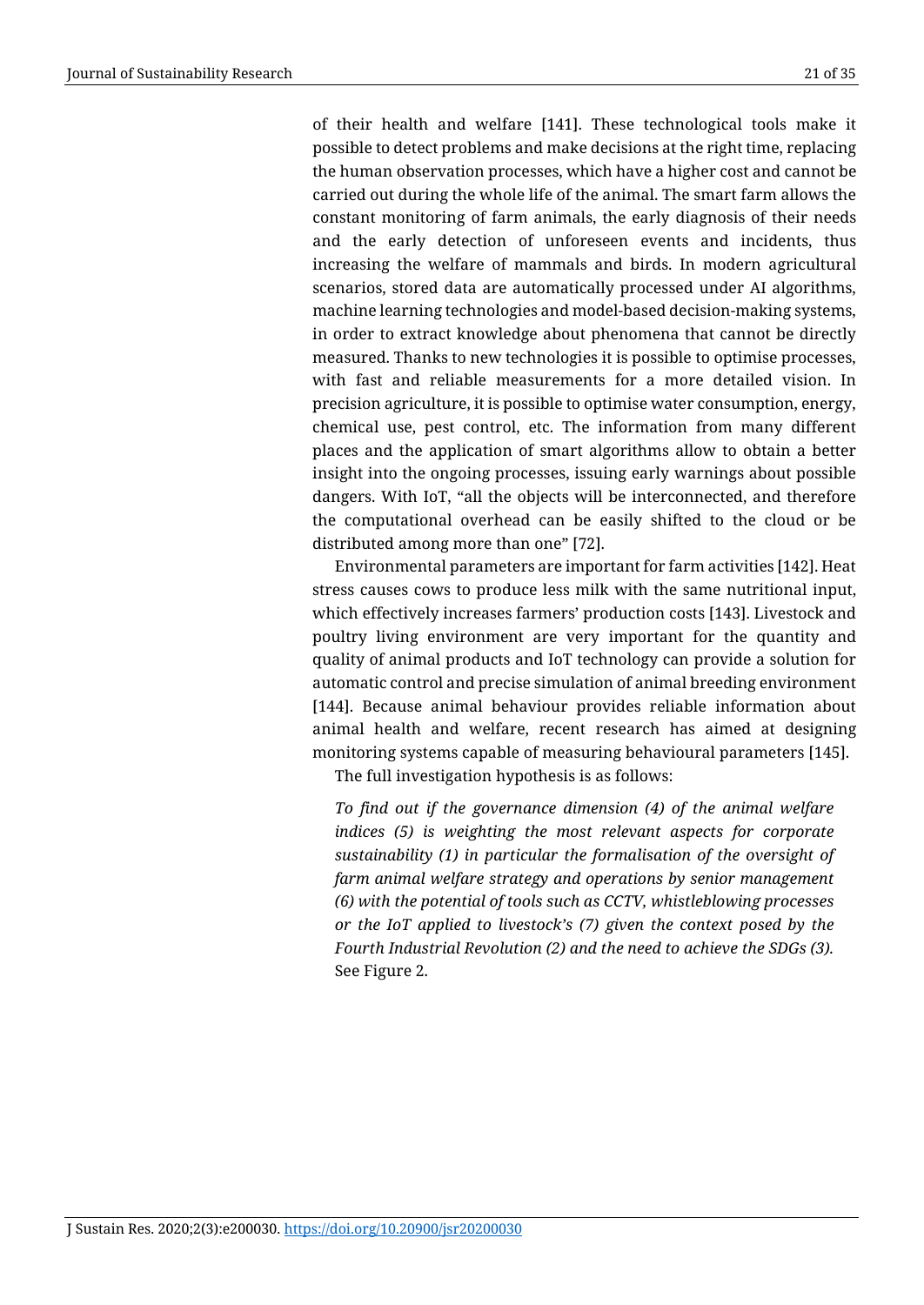



# **DISCUSSION**

The leading companies in corporate sustainability are adapting their production lines to the new demands and lifestyles of society. Concern for animal welfare is growing. Therefore, the animal welfare dimension of corporate sustainability is being considered to prevent food safety issues (caused by poor animal welfare), reputational damages (NGO campaigns can damage the brand image of companies), regulatory risks and environmental aspects (water pollution and scarcity, among others). The BBFAW provides an annual and independent assessment of farm animal welfare management, policy commitment, performance and disclosure in food companies.

However, not all dimensions of the BBFAW have the same materiality. In fact, the weights of the different dimensions have changed in recent years, and the governance dimension, which is key, has reduced their weight (see Table 2). Consequently, we believe that our study can help to properly weigh the governance and management dimension. In this sense, the recognition of farm animal welfare as a business issue (an important first step towards implementing a comprehensive approach to farm animal welfare management), or the publication of an overarching corporate farm animal welfare policy (the existence of a policy may not provide a guarantee of implementation), is not the same as the direct implementation of animal welfare policies (see Table 3). Although they are intuitively different in their value for ensuring animal welfare, they all score the same (10 points). Policy oversight is usually the responsibility of top management. In contrast, day-to-day implementation is generally the responsibility of specific individuals or teams and encompasses tasks such as developing and implementing management systems and processes, setting objectives and targets, measuring and monitoring performance,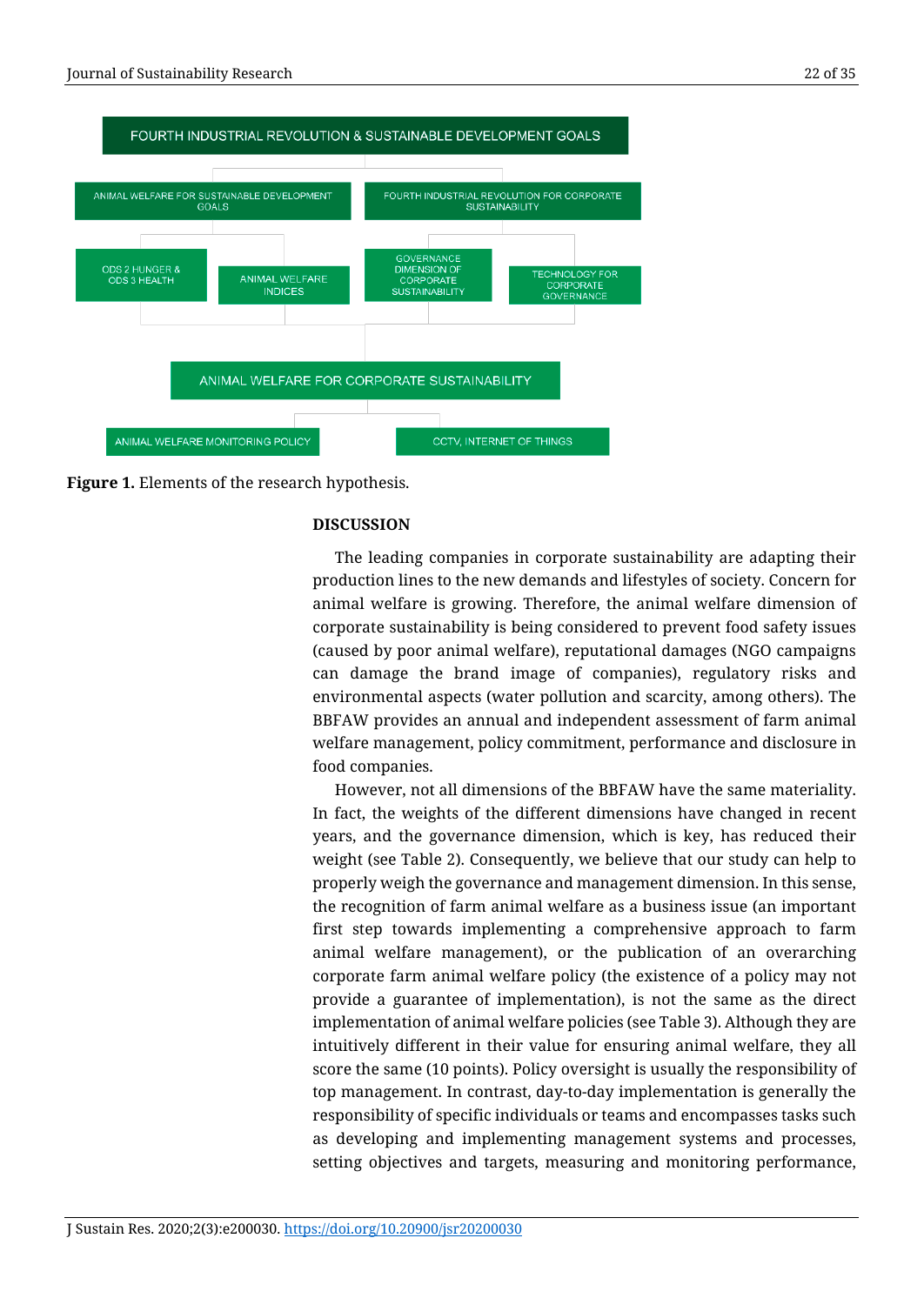and reporting. These activities are part of a key dimension: governance and management.

How does technology connect to the governance of an organisation? The Fourth Industrial Revolution will change the scope and accuracy of farm oversight and monitoring. Farms will be smart farms. Precision management technologies that combine IoT, AI or real-time data monitoring and analysis could facilitate the monitoring and implementation of animal welfare policies. Having an automated digital system for animal welfare supervision and monitoring cannot be considered the same as having only a policy that does not guarantee implementation. In this sense, senior management is responsible (accountable) for the introduction of a technological system that facilitates the supervision of animal welfare by middle management (responsible) and employees (informed).

The Fourth Industrial Revolution (IoT, AI, Big Data) add a disruptive advance that is not limited to CCTV system or whistle-blowing processes. It is possible that, in the near future, animal welfare can be achieved through new technologies that efficiently guarantee the amount of fresh water, food, health and welfare standards through remote digital devices, automatically. In fact, in the case of the European Union, "The EU Strategy for Animal Welfare 2012–2015" has supported farmers in achieving the animal welfare standards of the EU law. The evaluation of EU animal welfare policy concluded that welfare standards have imposed additional costs on the livestock (around 2% of the overall value of these sectors). The European Union does provide some instruments to compensate producers for higher production costs [146]. We believe that, in the near future, the European Union could help farmers to implement animal-friendly technologies through a new strategy for animal welfare. This can happen because it has already provided resources for animal welfare: now technology can make it more efficient.

Following the research hypothesis, the lack of materiality of the questionnaire [147] is demonstrated because the implementation of the company's farm animal welfare policy (Q14), through an accountable senior management (that turns a farm into a smart farm), ensuring the monitoring of animal welfare by the middle management (responsible) and employees (informed), cannot have the same value as questions 1 and 2 [24]. In fact, the governance dimension has reduced its weight from 33% in 2017 to 28% in 2018 edition [24]. In this sense (see Tables 2 and 3), a first step cannot have the same score as the implementation of a complex and laborious monitoring process: a smart farm for animal welfare. Consequently, it is necessary to change the weights to obtain a truly objective questionnaire. The implementation of animal welfare policies by an accountable senior management and a responsible middle management is a key dimension.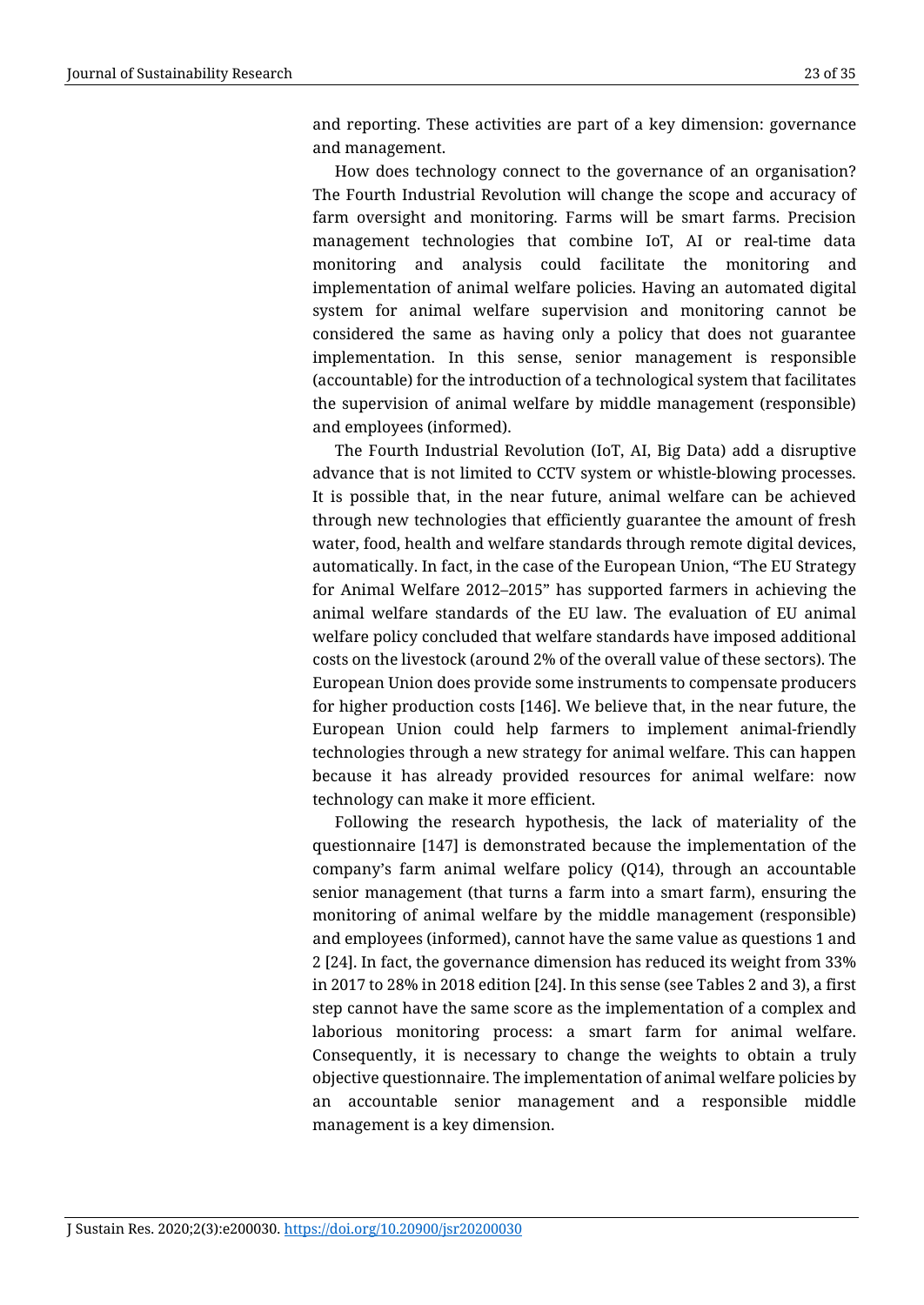## **Table 2.** Relative weighting (or importance) variation**.**

| <b>Dimension</b>                    | $2017$ (% weighting) | 2018 (% weighting) |
|-------------------------------------|----------------------|--------------------|
| 1. Management Commitment            | 30                   | 26                 |
| 2. Governance and Management        | 33                   |                    |
| 3. Leadership and Innovation        | 13                   |                    |
| 4. Performance Reporting and Impact | 24                   |                    |

Governance and Management is a key dimension (Prepared by authors following Amos and Sullivan [24]).

# **Table 3.** Different materiality, same scoring.

| <b>BENCHMARK QUESTION</b>                                                                                             | <b>MAX. SCORE</b> |
|-----------------------------------------------------------------------------------------------------------------------|-------------------|
| Q1. Does the company acknowledge farm animal welfare as a business issue? Acknowledging farm animal welfare           | 10                |
| as a business issue is an important first step towards implementing a comprehensive approach to farm animal           |                   |
| welfare management. It is good practice for food companies to identify whether and why farm animal welfare is         |                   |
| a relevant issue for the business.                                                                                    |                   |
| Q2. Does the company publish an overarching corporate farm animal welfare policy (or equivalent)? It is good          | 10                |
| practice for companies to formalise their approach to animal welfare in a policy (or equivalent document such as      |                   |
| a statement of guiding principles, a code of practice or a sourcing charter). While the existence of a policy may not |                   |
| provide a guarantee of implementation, the absence of a policy is a clear sign that farm animal welfare is not on     |                   |
| the business agenda.                                                                                                  |                   |
| Q14. Does the company describe its internal processes for ensuring that its farm animal welfare policy is             | 10                |
| effectively implemented? The effective implementation of a farm animal welfare policy relies on employees who         |                   |
| are competent to oversee the implementation of the policy, and on controls that allow the company to respond          |                   |
| quickly and effectively in the event of non-compliance with the policy.                                               |                   |

Same weight for different dimensions. The implementation of animal welfare policies is a key dimension (Prepared by authors following Amos and Sullivan [24]).

> Hypothesis: To find out if the governance dimension (4) of the animal welfare indices (5) is weighting the most relevant aspects for corporate sustainability (ESGAW) (1) in particular the formalisation of the oversight of farm animal welfare strategy and operations by senior management (6) with the potential of tools such as CCTV, whistleblowing processes or the IoT applied to livestock's (7) given the context posed by the Fourth Industrial Revolution (2) and the need to achieve the SDGs (3).

*Falsifiability of hypothesis*: *the governance dimension (4) of sustainability indices in animal welfare (5) is not weighting the most relevant aspects for corporate sustainability (1) in particular the formalisation of the oversight of farm animal welfare strategy and operations by senior management (6) with the potential of tools such as CCTV, whistleblowing processes or the IoT applied to livestock's (7) given the context posed by the Fourth Industrial Revolution (2) and the need to achieve the SDGs (3). Conversely, elementary management issues like explanation of why farm animal welfare is important to the business and statement of overarching farm animal welfare policy receive the same score than material issues.*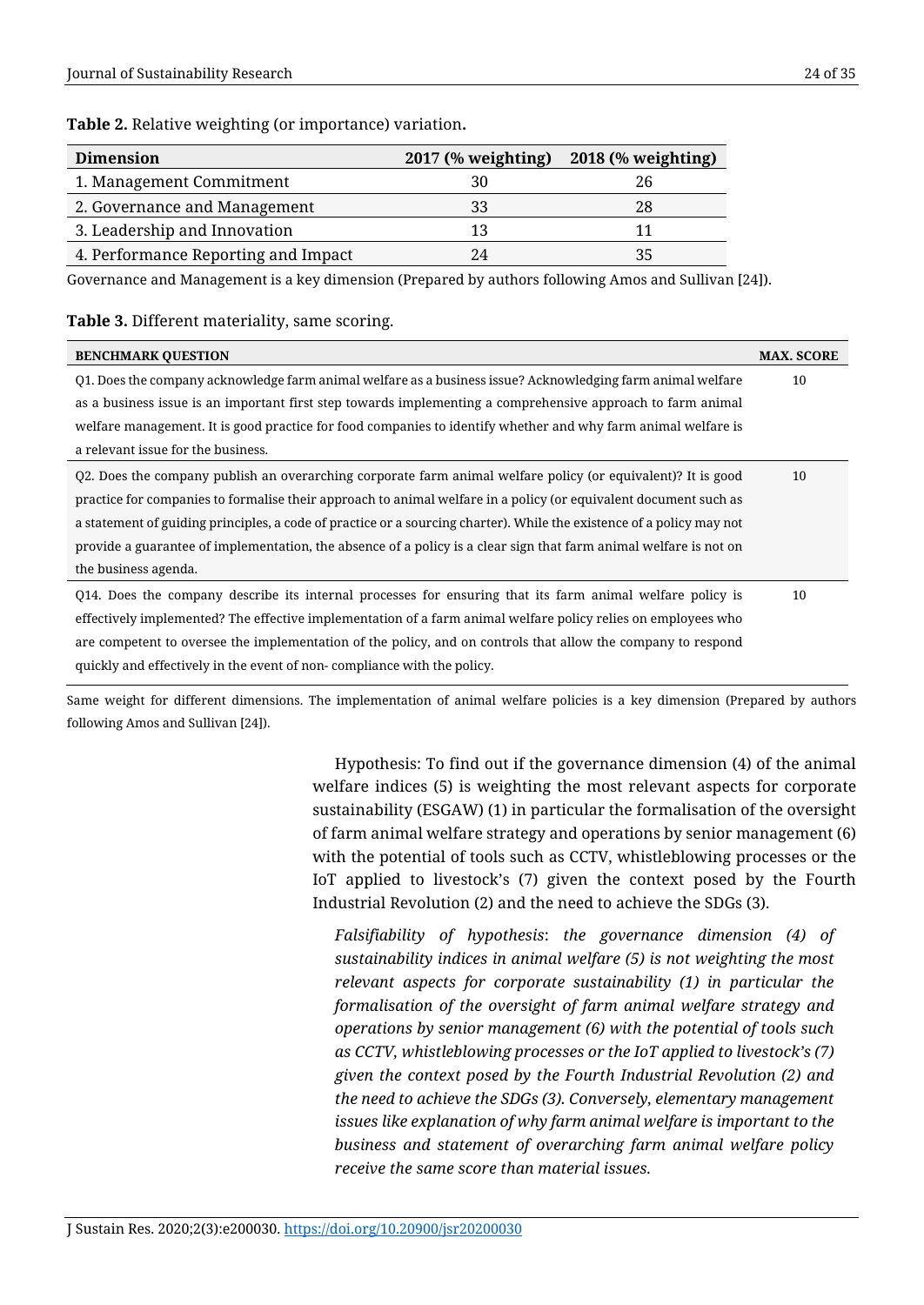The BBFAW does not pass the test presented by the research hypothesis, given the importance of the governance dimension [90,91] and in accordance with the need for constructive criticism [99–101], In particular, it does not address specific questions that recognise the importance of key tools, oversight processes or new technologies for animal welfare monitoring.

# **CONCLUSIONS**

Poor animal welfare presents operational and reputational risks for companies. Digital transformation provides advanced systems to monitor animal welfare, increasing confidence in companies. The existence of technological monitoring and oversight tools (from the simplest to the most advanced technologies), implemented in the organisation through a formalised system of responsibilities (RACI), could be part of the BBFAW questionnaires, increasing their objectivity (and therefore, the credibility of the corporate sustainability assessment). While the BBFAW is very relevant to measuring the animal welfare performance of companies, it should improve questionnaire structure with new scores and questions given the scientific evidence that relates governance dimension with corporate sustainability. The importance of a formalised system of responsibilities and the advances offered by audio-visual and smart technologies (that provide real-time data) will be a key dimension for future editions of the questionnaire.

Sustainability indices, and in particular the BBFAW, can help investors to select those companies that have the best environmental, social, governance and animal welfare performance. But if the information provided by these indices is not correct, they can give equal value to companies that have made a more specific effort and attention. Companies that make a real effort to make effective monitoring of animal welfare policies may be disadvantaged. Conversely, those that do not reach really material aspects would get a similar rating. Clearly, digitally transforming a company to achieve high standards of sustainability and animal welfare is a huge effort. The fact that these companies were not recognised for this effort may discourage them. And it can provide misinformation to responsible investors.

## **AUTHOR CONTRIBUTIONS**

JF-M: Animal welfare and corporate governance conceptual framework and hypothesis. AF-B: Sustainability conceptual framework, tables & figures. All authors discussed the implications and commented on the manuscript at all stages.

## **CONFLICTS OF INTEREST**

The authors declare that they have no conflicts of interest.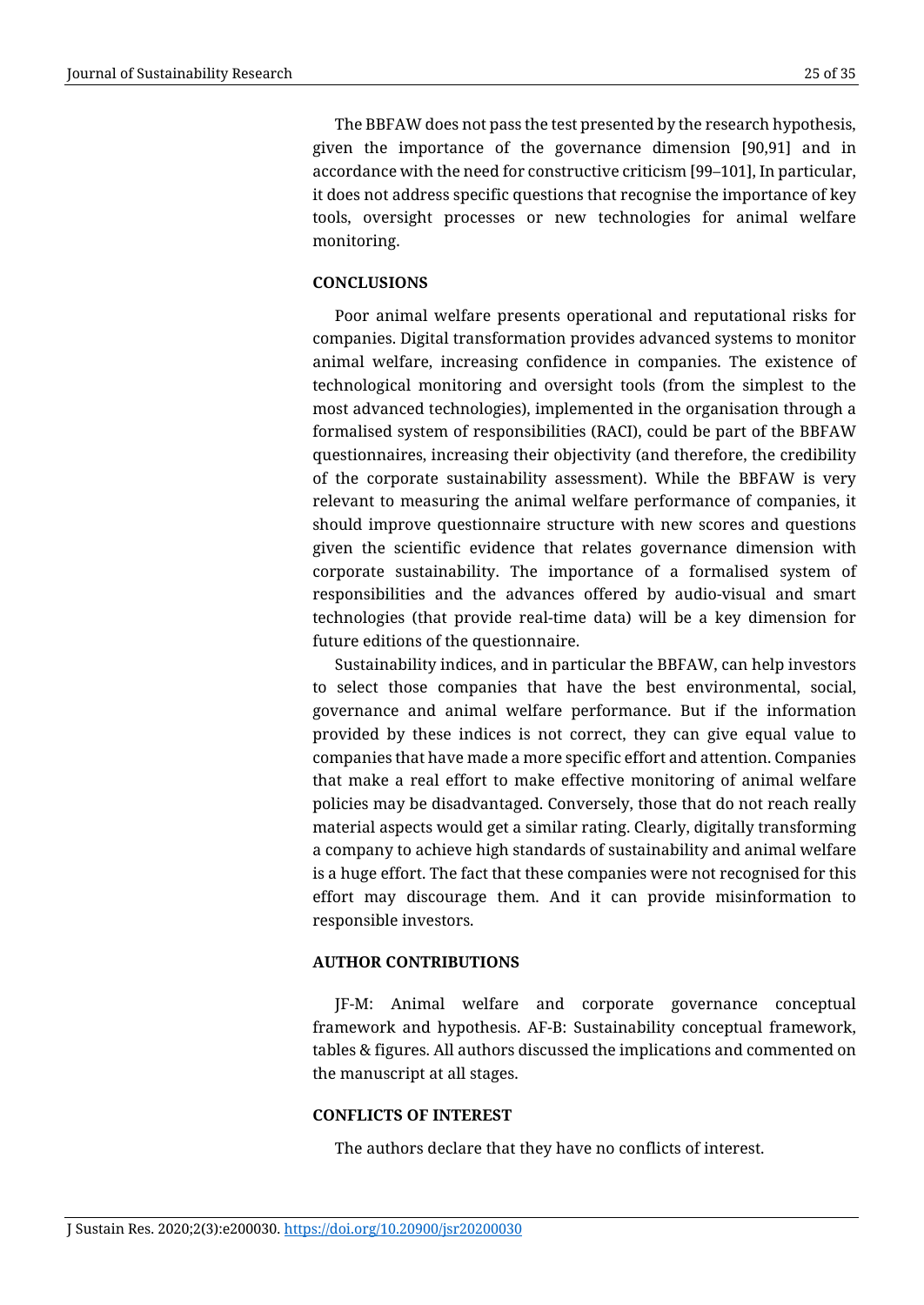# **FUNDING**

This research was supported by the Project: Public Sphere and Emerging Subjects (FFI2016-75603-R, AEI/FEDER, UE).

# **REFERENCES**

- 1. United Nations General Assembly. Resolution adopted by the General Assembly. 2015 Sep 25. Transforming our world: The 2030 agenda for sustainable development. Available from: [http://www.un.org/ga/search/](http://www.un.org/ga/search/view_doc.asp?symbol=A/RES/70/1&Lang=E) [view\\_doc.asp?symbol=A/RES/70/1&Lang=E.](http://www.un.org/ga/search/view_doc.asp?symbol=A/RES/70/1&Lang=E) Accessed 2019 Feb 15.
- 2. Kanie N, Biermann F, editors. Governing through goals: Sustainable development goals as governance innovation. Cambridge (MA, US): MIT Press; 2017 May 12.
- 3. Rosati F, Faria LG. Business contribution to the Sustainable Development Agenda: Organizational factors related to early adoption of SDG reporting. Corp Soc Responsib Environ Manag. 2019;26(3):588-97. <https://doi.org/10.1002/csr.1705>
- 4. Regan T, Singer P. Animal rights and human obligations. Englewood Cliffs (NJ, US): Prentice-Hall; 1976.
- 5. Regan T. The Case for Animal Rights. London (UK): Routledge; 1984.
- 6. Francione G. Introduction to animal rights: your child or the dog? Philadelphia (PY, US): Temple University Press; 2010.
- 7. Bard K, Knight S, Vrij A, Brandon D. Human rights, animal wrongs? Exploring attitudes toward animal use and possibilities for change. Soc Anim. 2010;18(3):251-72.<https://doi.org/10.1163/156853010X510771>
- 8. Bastian B, Loughnan S, Haslam N, Radke HR. Don't mind meat? The denial of mind to animals used for human consumption. Pers Soc Psychol Bull. 2012;38(2):247-56.<https://doi.org/10.1177/0146167211424291>
- 9. Herzog HA. Some we love, some we hate, some we eat. New York (NY, US): HarperCollins Publishers; 2010.
- 10. Nussbaum MC. Frontiers of justice: Disability, nationality, species membership. Cambridge (MA, US): Harvard University Press; 2009.
- 11. Eckersley R. Environmentalism and political theory: Toward an ecocentric approach. London (UK): UCL Press; 1992. p. 51.
- 12. Díaz EM. Animal humanness, animal use, and intention to become ethical vegetarian or ethical vegan. Anthrozoös. 2016;29(2):263-82. <https://doi.org/10.1080/08927936.2016.1152720>
- 13. Graça J, Calheiros MM, Oliveira A. Situating moral disengagement: Motivated reasoning in meat consumption and substitution. Pers Indiv Differ. 2016;90:353-64.<https://doi.org/10.1016/j.paid.2015.11.042>
- 14. Machovina B, Feeley KJ, Ripple WJ. Biodiversity conservation: The key is reducing meat consumption. Sci Total Environ. 2015;536:419-31. <https://doi.org/10.1016/j.scitotenv.2015.07.022>
- 15. Pelletier N, Tyedmers P. Forecasting potential global environmental costs of livestock production 2000–2050. Proc Natl Acad Sci U S A. 2010;107(43):18371- 4.<https://doi.org/10.1073/pnas.1004659107>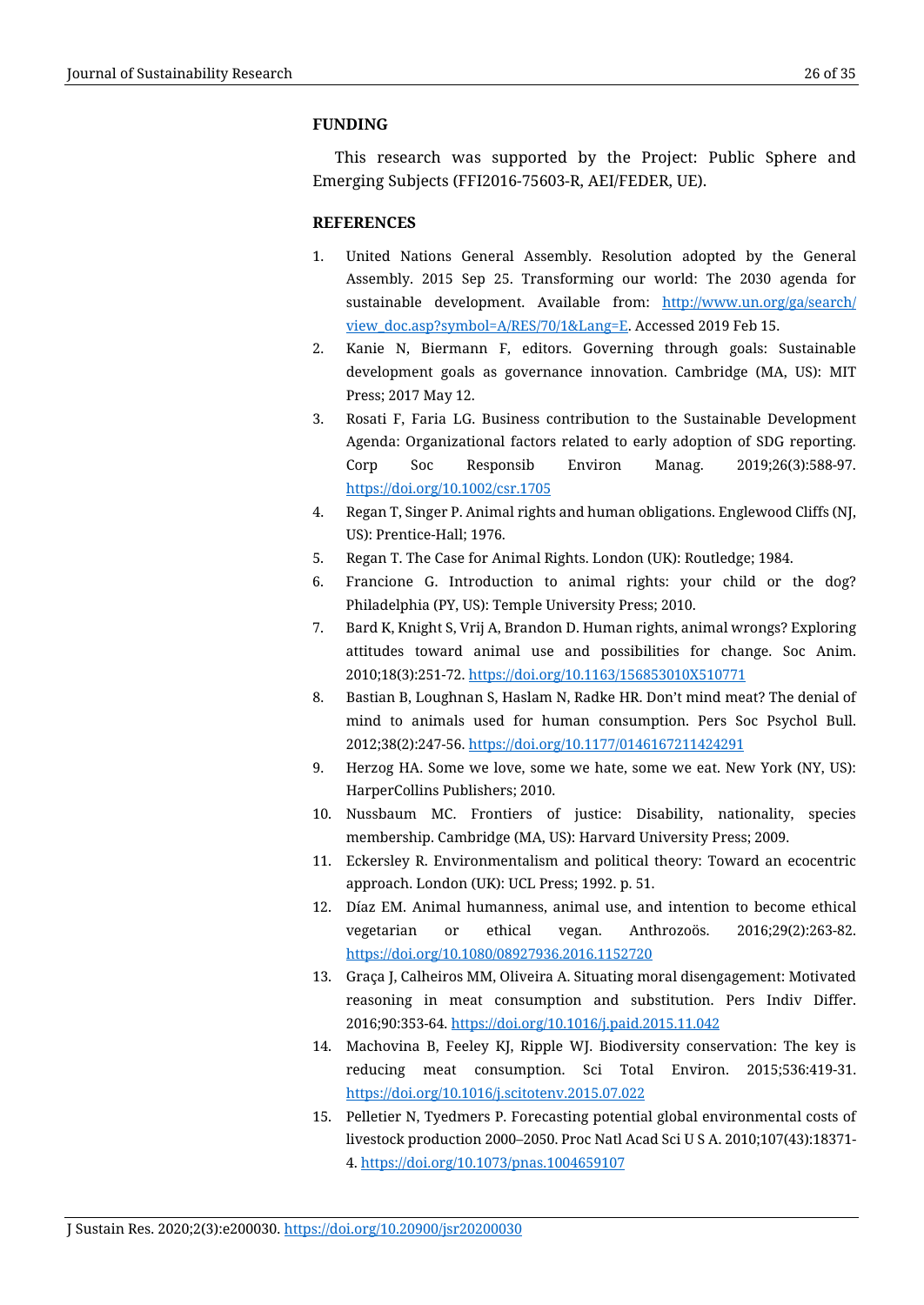- 16. Mekonnen MM, Hoekstra AY. A global assessment of the water footprint of farm animal products. Ecosystems. 2012;15(3):401-15. <https://doi.org/10.1007/s10021-011-9517-8>
- 17. Lindgreen A, Hingley M. The impact of food safety and animal welfare policies on supply chain management. Br Food J. 2003;105(6):328-49. <https://doi.org/10.1108/00070700310481702>
- 18. Maloni, MJ, Brown ME. Corporate Social Responsibility in the supply chain: An application in the Food Industry. J Bus Ethics. 2006;68:35-52. <https://doi.org/10.1007/s10551-006-9038-0>
- 19. Blokhuis HJ, Keeling LJ, Gavinelli A, Serratosa J. Animal welfare's impact on the food chain. Trends Food Sci Tech. 2008;19:S79-87. <https://doi.org/10.1016/j.tifs.2008.09.007>
- 20. Amos N, Sullivan R. The Business Benchmark on Farm Animal Welfare: 2012 Report. London (UK): Business Benchmark on Farm Animal Welfare; 2013. Available online: [https://www.bbfaw.com/media/1061/bbfaw\\_report\\_2012.pdf.](http://www.bbfaw.com/media/1061/bbfaw_report_2012.pdf) Accessed 2020 Jun 28.
- 21. Janssens M, Kaptein M. The ethical responsibility of companies toward animals: A study of the expressed commitment of the fortune global 200. J Corp Citizensh. 2016;63:42-72[. https://doi.org/10.9774/GLEAF.4700.2016.se.00005](https://doi.org/10.9774/GLEAF.4700.2016.se.00005)
- 22. Amos N, Sullivan R. The Business of Farm Animal Welfare. London (UK): Routledge; 2018[. https://doi.org/10.4324/9781351270045](https://doi.org/10.4324/9781351270045)
- 23. Sullivan R, Amos N. How Are Investors Using the Business Benchmark on Farm Animal Welfare? 2016 Analysis. London (UK): Business Benchmark on Farm Animal Welfare; 2016. Available online: [https://www.bbfaw.com/media/1469/how-are-investors-using-the-bbfaw-](https://www.bbfaw.com/media/1469/how-are-investors-using-the-bbfaw-2016-analysis.pdf)[2016-analysis.pdf.](https://www.bbfaw.com/media/1469/how-are-investors-using-the-bbfaw-2016-analysis.pdf) Accessed 2020 Jun 28.
- 24. Amos N, Sullivan R. The Business Benchmark on Farm Animal Welfare Report 2018. Available from: [https://www.bbfaw.com/media/1549/web\\_bbfaw\\_](https://www.bbfaw.com/media/1549/web_bbfaw_report_2018_.pdf) [report\\_2018\\_.pdf.](https://www.bbfaw.com/media/1549/web_bbfaw_report_2018_.pdf) Accessed 2020 Mar 13.
- 25. Verhezen P. Giving voice in a culture of silence. From a culture of compliance to a culture of integrity. J Bus Ethics. 2010;96(2):187-206. [https://doi.org/10.1007/s10 551-010-0458-5](https://doi.org/10.1007/s10%20551-010-0458-5)
- 26. World Commission on Environment and Development. Our Common Future. Oxford (UK): Oxford University Press; 1987.
- 27. Barbier EB. The concept of sustainable economic development. Environm Conserv. 1987;14(2):101-10.<https://doi.org/10.1017/S0376892900011449>
- 28. Costanza R, Daly HE, Bartholomew JA. Goals, agenda, and policy recommendations for ecological economics. In: Ecological Economics: The Science and Management of Sustainability, New York (NY, US): Columbia University Press; 1991.
- 29. Meadows DH, Meadows DL, Randers J. Beyond the limits: Confronting global collapse, envisioning a sustainable future. Post Mills (VT, US): Chelsea Green Pub. Co.; 1992.
- 30. Viederman S. The economics of sustainability: Challenges. New York (NY, US): Jessie Smith Noyes Foundation; 1994 Sep 13.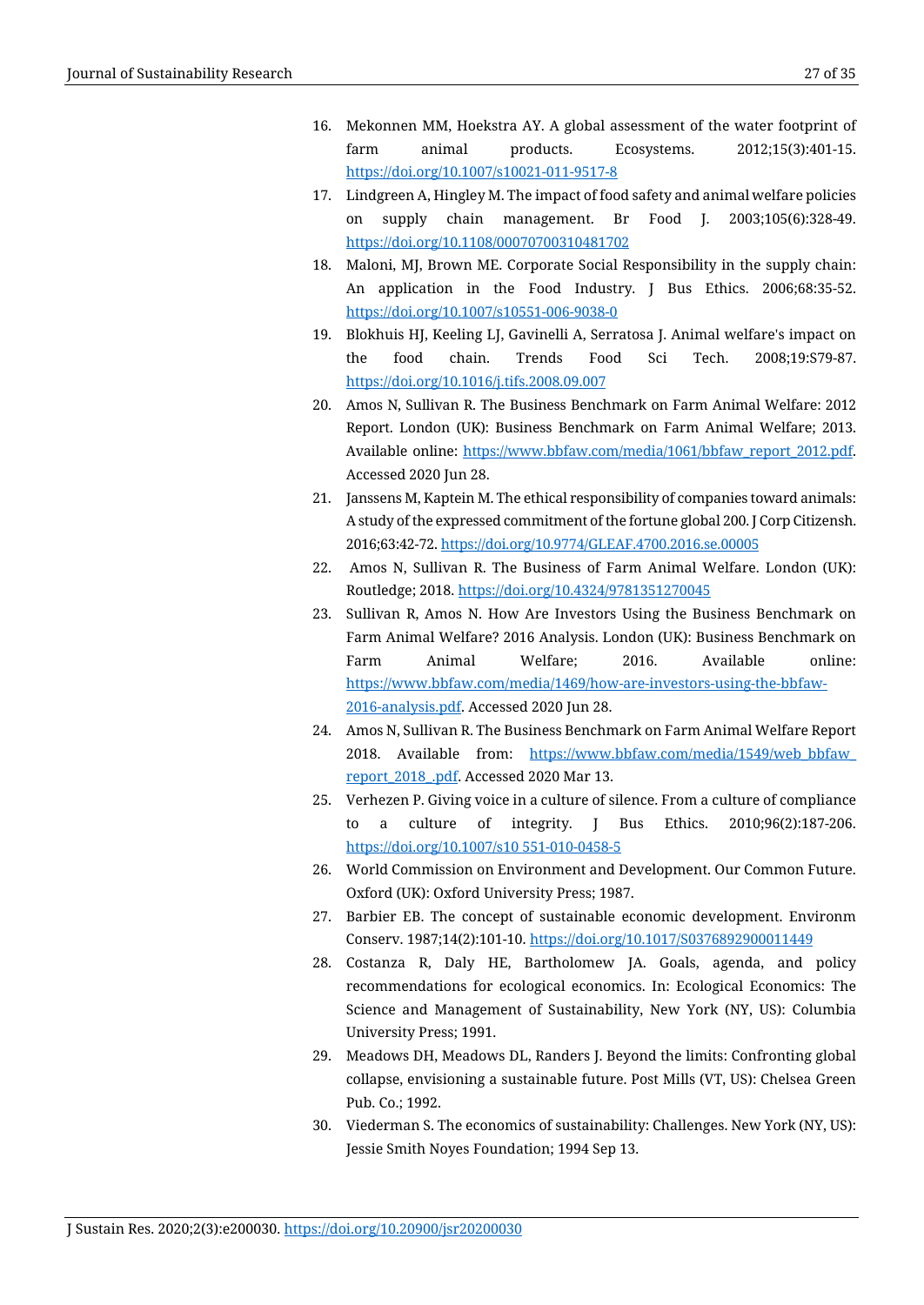- 31. Van Marrewijk M. Concepts and definitions of CSR and corporate sustainability: Between agency and communion. J Bus Ethics. 2003 May 1;44(2-3):95-105.<https://doi.org/10.1023/A:1023331212247>
- 32. Andreu A, Fernández-Fernández JL, Fernández-Mateo J. Revisión crítica de la dimensión Gobierno Corporativo en los cuestionarios de los índices de Sostenibilidad. Revista de Comunicación. 2018;17(2):9-40. <http://dx.doi.org/10.26441/RC17.2-2018-A1>
- 33. Pinillos AA, Fernández JL. De la RSC a la sostenibilidad corporativa: una evolución necesaria para la creación de valor. Harv-Deusto Bus Rev. 2011;207(1):5-21.
- 34. Harrison R. Animal Machines: The New Factory Farming Industry. London (UK): Vincent Stuart Ltd.; 1964.
- 35. Singer P. In defense of animals: The second wave. Oxford (UK): Blackwell; 2006.
- 36. Brambell FW. Report of the technical committee to enquire into the welfare of animals kept under intensive livestock husbandry systems. Richmond (UK): H.M. Stationery Office; 1965.
- 37. Farm Animal Welfare Committee. Annual Review 2012-2013. London (UK): Farm Animal Welfare Committee; 2013. Available from: [https://assets.publishing.service.gov.uk/government/uploads/system/uploads/](https://assets.publishing.service.gov.uk/government/uploads/system/uploads/attachment_data/file/317786/FAWC_Annual_Review_2012-2013.pdf) [attachment\\_data/file/317786/FAWC\\_Annual\\_Review\\_2012-2013.pdf.](https://assets.publishing.service.gov.uk/government/uploads/system/uploads/attachment_data/file/317786/FAWC_Annual_Review_2012-2013.pdf) Accessed 2019 Mar 25.
- 38. Hughes BO. Behaviour as an index of welfare. In: Proceedings of the Fifth European Poultry Conference. Valletta (Malta): Poulty Science Association; 1976 Sep. p. 1005-18.
- 39. Duncan IJ. Poultry welfare: science or subjectivity? Br Poult Sci. 2002;43(5):643-52.<https://doi.org/10.1080/0007166021000025109>
- 40. Dockès AC, Kling-Eveillard F. Farmers' and advisers' representations of animals and animal welfare. Livestock Sci. 2006;103(3):243-9. <https://doi.org/10.1016/j.livsci.2006.05.012>
- 41. Moses A, Tomaselli P. Industrial animal agriculture in the United States: Concentrated animal feeding operations (CAFOs). In: International Farm Animal, Wildlife and Food Safety Law. Cham (Switzerland): Springer; 2017. p. 185-214.<https://doi.org/10.1007/978-3-319-18002-16>
- 42. Janczak AM, Riber AB. Review of rearing-related factors affecting the welfare of laying hens. Poult Sci. 2015;94(7):1454-69[. https://doi.org/10.3382/ps/pev123](https://doi.org/10.3382/ps/pev123)
- 43. Sun M, Nagata K, Onoda H. The investigation of the current status of socially responsible investment indices. J Econ Int Finance. 2011;3(13):676.
- 44. Amos N, Sullivan R, van de Weerd H. Corporate reporting on farm animal welfare: an evaluation of global food companies' discourse and disclosures on farm animal welfare. Animals. 2017;7(3):17. <https://doi.org/10.3390/ani7030017>
- 45. Broad GM. Animal production, Ag-gag laws, and the social production of ignorance: Exploring the role of storytelling. Environ Commun. 2016;10(1):43- 61.<https://doi.org/10.1080/17524032.2014.968178>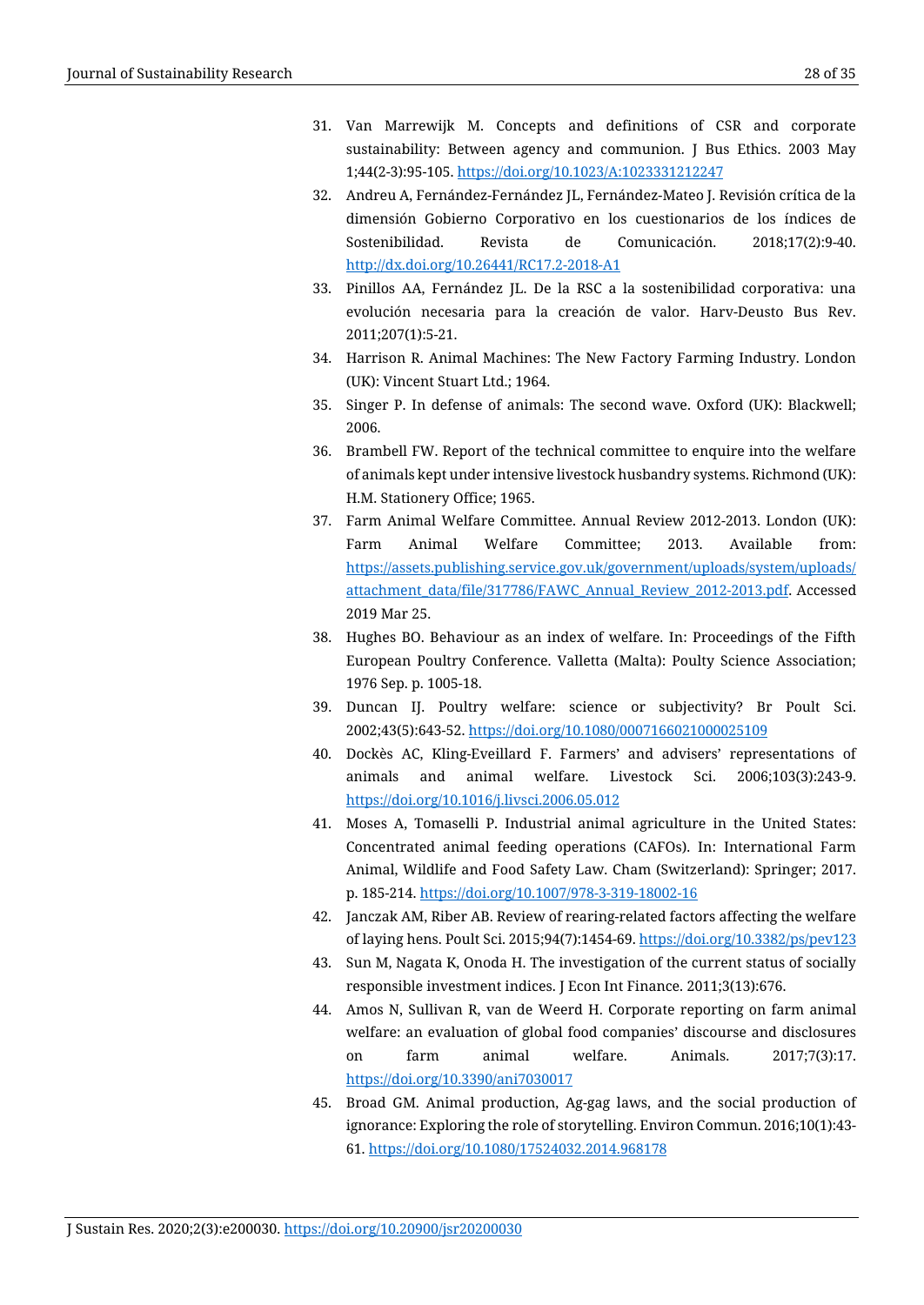- 46. Shea M. Punishing animal rights activists for animal abuse: Rapid reporting and the new wave of ag-gag laws. Columbia J Law Soc Probl. 2014;48:337.
- 47. Robbins JA, Franks B, Weary DM, Von Keyserlingk MA. Awareness of ag-gag laws erodes trust in farmers and increases support for animal welfare regulations. Food Policy. 2016;61:121-5[. https://doi.org/10.1016/j.foodpol.2016.02.008](https://doi.org/10.1016/j.foodpol.2016.02.008)
- 48. Napolitano F, Girolami A, Braghieri A. Consumer liking and willingness to pay for high welfare animal-based products. Trends Food Sci Technol. 2010;21(11):537-43[. https://doi.org/10.1016/j.tifs.2010.07.012](https://doi.org/10.1016/j.tifs.2010.07.012)
- 49. Crutzen PJ, Stoermer EF. The Anthropocene: Global Change Newsletter, v. 41. Stockholm (Sweden): The Royal Swedish Academy of Sciences Stockholm; 2000. p. 14-7.
- 50. Crutzen PJ. Geology of mankind. In: A Pioneer on Atmospheric Chemistry and Climate Change in the Anthropocene. Cham (Switzerland): Springer; 2016. p. 211-5. [https://doi.org/10.1007/978-3-319-27460-7\\_10](https://doi.org/10.1007/978-3-319-27460-7_10)
- 51. Zalasiewicz J, Freedman K. The Earth after Us: What legacy will humans leave in the rocks? Oxford (UK): Oxford University Press; 2009 Sep 10.
- 52. Lewis SL, Maslin MA. Defining the Anthropocene. Nature. 2015;519(7542):171- 80. https//doi.org/10.1038/nature14258
- 53. Barnosky AD, Matzke N, Tomiya S, Wogan GO, Swartz B, Quental TB, et al. Has the Earth's sixth mass extinction already arrived? Nature. 2011;471(7336):51- 7.<https://doi.org/10.1038/nature09678>
- 54. Bar-On YM, Phillips R, Milo R. The biomass distribution on Earth. Proc Natl Acad Sci U S A. 2018;115(25):6506-11.<https://doi.org/10.1073/pnas.1711842115>
- 55. Gerbens-Leenes PW, Mekonnen MM, Hoekstra AY. The water footprint of poultry, pork and beef: A comparative study in different countries and production systems. Water Resour Ind. 2013;1:25-36. <https://doi.org/10.1016/j.wri.2013.03.001>
- 56. Fearnside PM. Deforestation in Brazilian Amazonia: history, rates, and consequences. Conserv Biol. 2005;19(3):680-8. [https://doi.org/10.1111/j.1523-](https://doi.org/10.1111/j.1523-1739.2005.00697.x) [1739.2005.00697.x](https://doi.org/10.1111/j.1523-1739.2005.00697.x)
- 57. Nepstad DC, Stickler CM, Almeida OT. Globalization of the Amazon soy and beef industries: opportunities for conservation. Conserv Biol. 2006;20(6):1595- 603.<https://doi.org/10.1111/j.1523-1739.2006.00510.x>
- 58. Morton DC, DeFries RS, Shimabukuro YE, Anderson LO, Arai E, del Bon Espirito-Santo F, et al. Cropland expansion changes deforestation dynamics in the southern Brazilian Amazon. Proc Natl Acad Sci U S A. 2006;103(39):14637-41[. https://doi.org/10.1073/pnas.0606377103](https://doi.org/10.1073/pnas.0606377103)
- 59. Wassenaar T, Gerber P, Verburg PH, Rosales M, Ibrahim M, Steinfeld H. Projecting land use changes in the Neotropics: The geography of pasture expansion into forest. Glob Environ Change. 2007;17(1):86-104. <https://doi.org/10.1016/j.gloenvcha.2006.03.007>
- 60. Rosenzweig C, Karoly D, Vicarelli M, Neofotis P, Wu Q, Casassa G, et al. Attributing physical and biological impacts to anthropogenic climate change. Nature. 2008;453(7193):353-7.<https://doi.org/10.1038/nature06937>
- 61. Tol RS. The economic impact of climate change in the 20th and 21st centuries. Clim Change. 2013;117(4):795-808. <https://doi.org/10.1007/s10584-012-0613-3>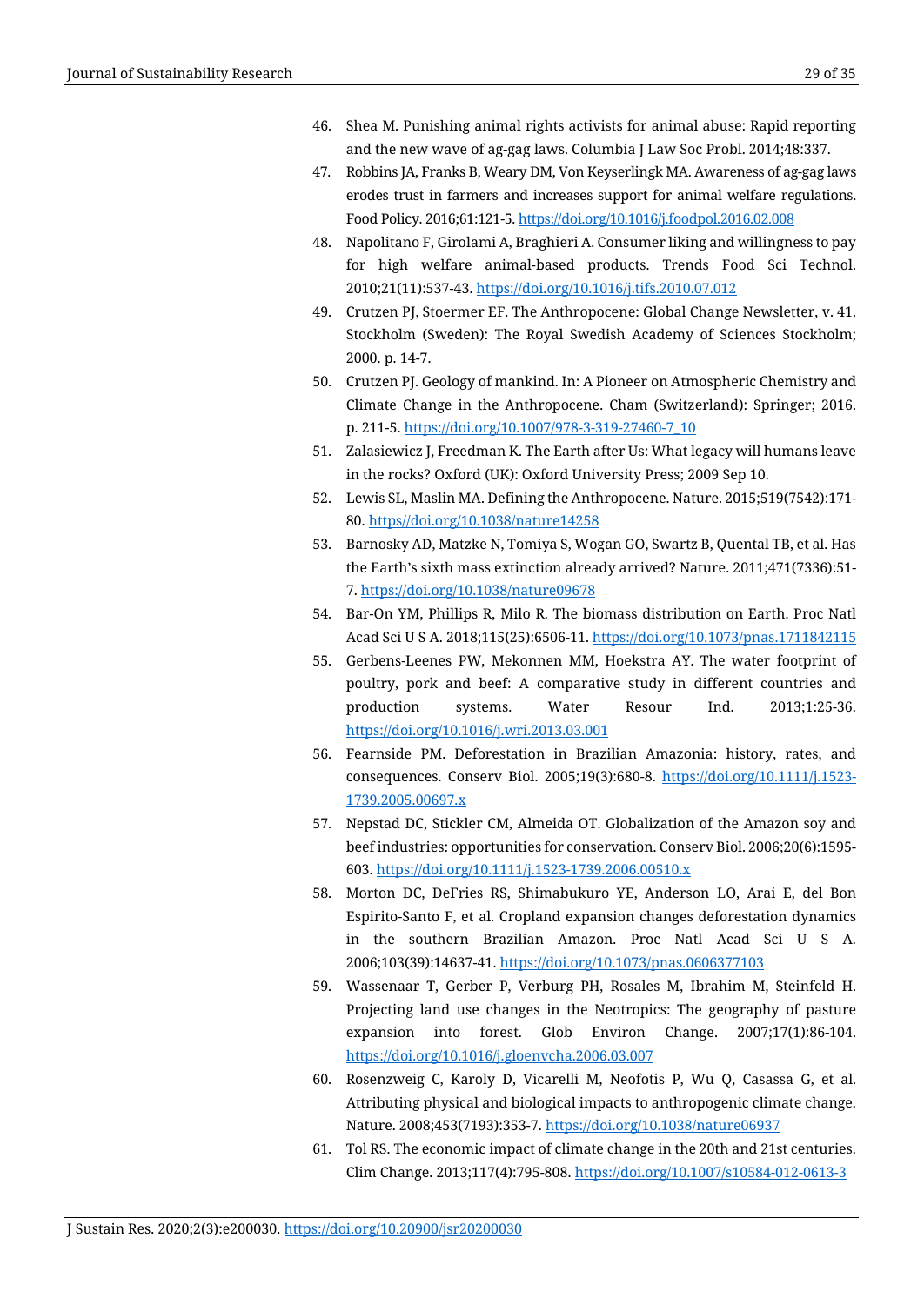- 62. Adger WN, Barnett J, Brown K, Marshall N, O'brien K. Cultural dimensions of climate change impacts and adaptation. Nat Clim Change. 2013;3(2):112-7. <https://doi.org/10.1038/nclimate1666>
- 63. Caro D, Davis SJ, Bastianoni S, Caldeira K. Global and regional trends in greenhouse gas emissions from livestock. Clim Change. 2014;126(1-2):203-16. <https://doi.org/10.1007/s10584-014-1197-x>
- 64. Food and Agriculture Organization. Animal Production and Animal Production and Health: Gateway to animal welfare. Rome (Italy): Food and Agriculture Organization; 2019. Available from: [http://www.fao.org/ag/againfo/themes/animal-welfare/en/.](http://www.fao.org/ag/againfo/themes/animal-welfare/en/) Accessed 2019 Mar 25.
- 65. Broom DM. Indicators of poor welfare. Br Vet J. 1986;142(6):524-6.
- 66. Blokhuis HJ, Jones RB, Geers R, Miele M, Veissier I. Measuring and monitoring animal welfare: transparency in the food product quality chain. Anim Welfare-Potters Bar Then Wheathampstead. 2003;12(4):445-56.
- 67. Andreu A, Fernández-Fernández JL, Fernández-Mateo J. Pasado, presente y futuro de los objetivos del desarrollo sostenible (ODS). La tecnología como catalizador (o inhibidor) de la Agenda 2030. Revista Icade. Revista de las Facultades de Derecho y Ciencias Económicas y Empresariales. 2019;108. Spanish. <https://doi.org/10.14422/icade.i108.Y2019.001>
- 68. Lasi H, Fettke P, Kemper HG, Feld T, Hoffmann M. Industrie 4.0. Wirtschaftsinformatik. 2014;56(4):261-4. [https://doi.org/10.1007/s11576-014-](https://doi.org/10.1007/s11576-014-0424-4) [0424-4](https://doi.org/10.1007/s11576-014-0424-4)
- 69. Junior JA, Busso CM, Gobbo SC, Carreão H. Making the links among environmental protection, process safety, and industry 4.0. Process Safety Environ Protec. 2018;117:372-82.<https://doi.org/10.1016/j.psep.2018.05.017>
- 70. Schwab K. The Fourth Industrial Revolution: What it means and how to respond. Cologny (Switzerland): World Economic Forum; 2016. Available from: https://www.weforum.org/agenda/2016/01/the-fourth-industrialrevolution-what-it-means-andho w-to-respond. Accessed 2019 Apr 1.
- 71. Jukan A, Masip-Bruin X, Amla N. Smart computing and sensing technologies for animal welfare: A systematic review. ACM Comput Surv. 2017;50(1):1-27. <https://doi.org/10.1145/3041960>
- 72. Tzounis A, Katsoulas N, Bartzanas T, Kittas C. Internet of Things in agriculture, recent advances and future challenges. Biosyst Eng. 2017;164:31-48. <https://doi.org/10.1016/j.biosystemseng.2017.09.007>
- 73. Nayyar A, Puri V, Le DN. Internet of nano things (IoNT): Next evolutionary step in nanotechnology. Nanosci Nanotechnol. 2017;7(1):4-8. <https://doi.org/10.5923/j.nn.20170701.02>
- 74. Blair MM. Ownership and control: Rethinking corporate governance for the 21st century. Washington (DC, US): Brookings Institution; 1995.
- 75. Elkington J. Governance for sustainability. Corp Govern. 2006;14(6):522-9. <https://doi.org/10.1111/j.1467-8683.2006.00527.x>
- 76. Lusk JL, Norwood FB. Direct versus indirect questioning: an application to the well-being of farm animals. Soc Indicat Res. 2010;96(3):551-65. <https://doi.org/10.1007/s11205-009-9492-z>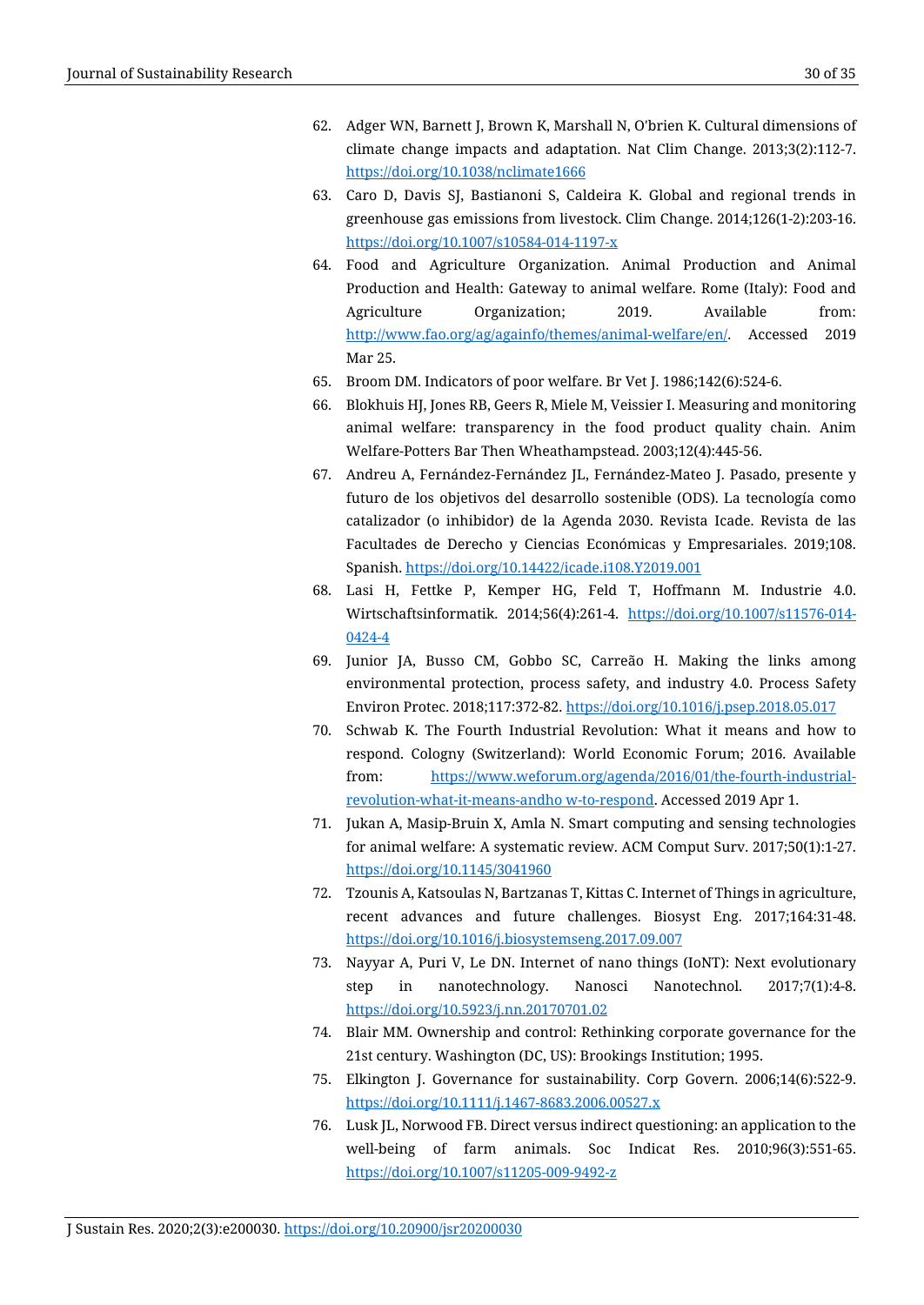- 77. Olynk NJ, Tonsor GT, Wolf CA. Consumer willingness to pay for livestock credence attribute claim verification. J Agric Res Econ. 2010;35(2):261-80.
- 78. Verbeke W, Pérez-Cueto FJ, de Barcellos MD, Krystallis A, Grunert KG. European citizen and consumer attitudes and preferences regarding beef and pork. Meat Sci. 2010;84(2):284-92[. https://doi.org/10.1016/j.meatsci.2009.05.001](https://doi.org/10.1016/j.meatsci.2009.05.001)
- 79. Freeman RE. Strategic Management: A Stokcholder Approach. Boston (US): Pitman; 1984.
- 80. Donaldson L, Davis JH. Boards and company performance‐research challenges the conventional wisdom. Corp Govern. 1994;2(3):151-60. <https://doi.org/10.1111/j.1467-8683.1994.tb00071.x>
- 81. Donaldson T, Preston LE. The stakeholder theory of the corporation: Concepts, evidence, and implications. Acad Manag Rev. 1995;20(1):65-91. <https://doi.org/10.5465/amr.1995.9503271992>
- 82. Andreu-Pinillos A. Revisión crítica de la dimensión "Gobierno Corporativo" en los Índices de Sostenibilidad: análisis del ejercicio de la responsabilidad del Consejo de Administración en materia de RSC en las compañías del Ibex 35 español [dissertation]. Madrid (Spain): Universidad Pontificia Comillas; 2017. Available from: [https://repositorio.comillas.edu/xmlui/bitstream/](https://repositorio.comillas.edu/xmlui/bitstream/handle/11531/23564/TD00309.PDF?sequence=1) [handle/11531/23564/TD00309.PDF?sequence=1.](https://repositorio.comillas.edu/xmlui/bitstream/handle/11531/23564/TD00309.PDF?sequence=1) Accessed 2020 Jun 28. Spanish.
- 83. Bird F. Good governance: A philosophical discussion of the responsibilities and practices of organizational governors. Can J Admin Sci/Revue Canadienne des Sciences de l'Administration. 2001;18(4):298-312. <https://doi.org/10.1111/j.1936-4490.2001.tb00265.x>
- 84. Bhimani A, Soonawalla K. From conformance to performance: The corporate responsibilities continuum. J Account Public Policy. 2005;24(3):165-74. <https://doi.org/10.1016/j.jaccpubpol.2005.03.001>
- 85. Jamali D, Safieddine AM, Rabbath M. Corporate governance and corporate social responsibility synergies and interrelationships. Corp Govern. 2008;16(5):443-59.<https://doi.org/10.1111/j.1467-8683.2008.00702.x>
- 86. Ricart JE, Rodríguez MÁ, Sanchez P. Sustainability in the boardroom: An empirical examination of Dow Jones Sustainability World Index leaders. Corp Govern. 2005;5(3):24-41[. https://doi.org/10.1108/14720700510604670](https://doi.org/10.1108/14720700510604670)
- 87. Spitzeck H. The development of governance structures for corporate responsibility. Corporate Governance: Int J Bus Soc. 2009;9(4):495-505. <https://doi.org/10.1108/14720700910985034>
- 88. Money K, Schepers H. Are CSR and corporate governance converging? A view from boardroom directors and company secretaries in FTSE100 companies in the UK. J Gener Manag. 2007;33(2):1-11[. https://doi.org/10.1177/030630700703300201](https://doi.org/10.1177/030630700703300201)
- 89. Beltratti A. The complementarity between corporate governance and corporate social responsibility. Geneva Pap R I-Iss P. 2005;30(3):373-86. <https://doi.org/10.1057/palgrave.gpp.2510035>
- 90. Jo H, Harjoto MA. The causal effect of corporate governance on corporate social responsibility. J Bus Ethics. 2012;106(1):53-72. <https://doi.org/10.1007/s10551-011-1052-1>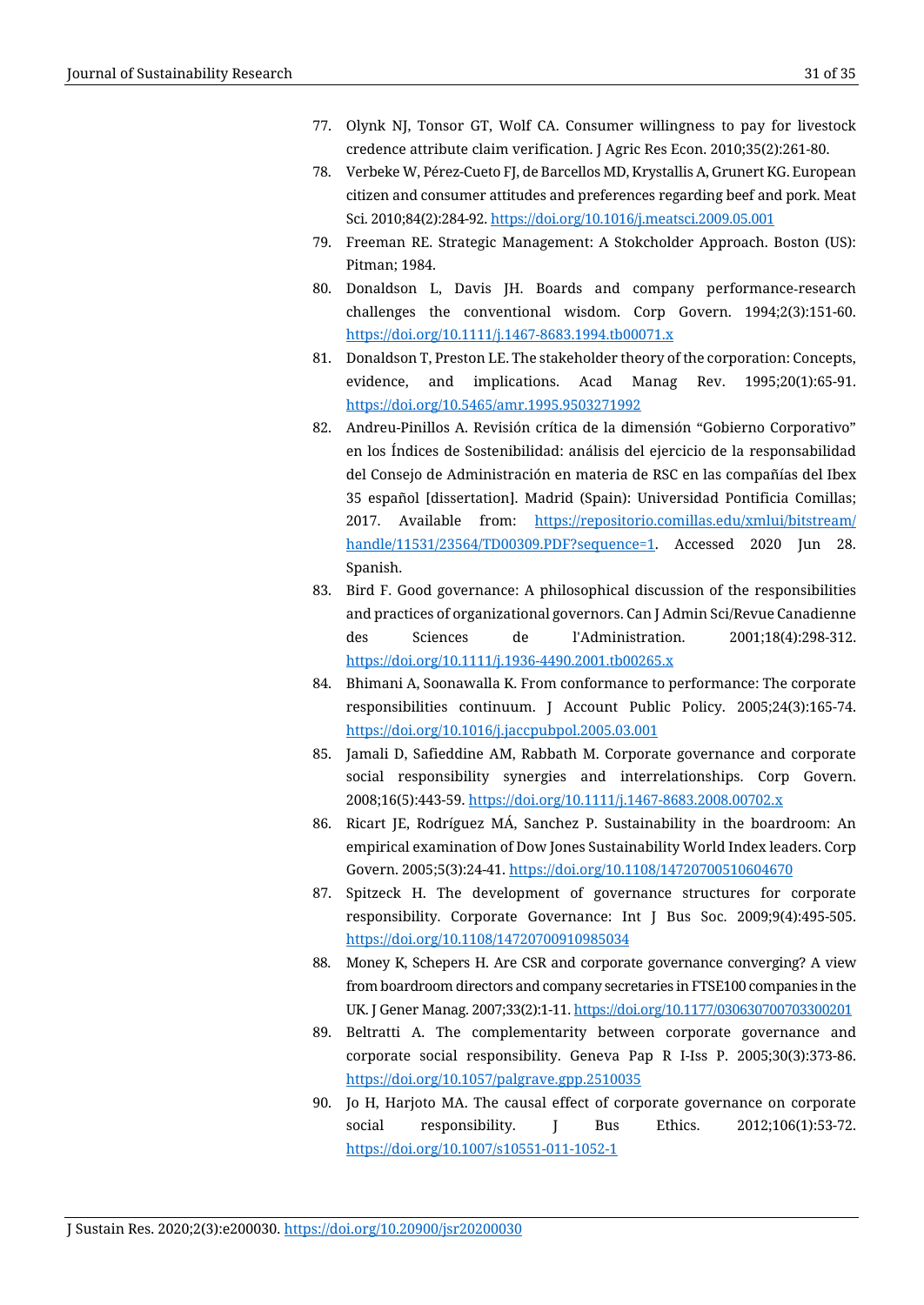- 91. Eccles RG, Ioannou I, Serafeim G. The impact of corporate sustainability on organizational processes and performance. Manag Sci. 2014;60(11):2835-57. <https://doi.org/10.1287/mnsc.2014.1984>
- 92. Verbeke W, Viaene J. Beliefs, attitude and behaviour towards fresh meat consumption in Belgium: empirical evidence from a consumer survey. Food Qual Prefer. 1999;10(6):437-45[. https://doi.org/10.1016/S0950-3293\(99\)00031-2](https://doi.org/10.1016/S0950-3293(99)00031-2)
- 93. Harper G, Henson S. Consumer concerns about animal welfare and the impact on food choice. EU FAIR CT98-3678. Reading (UK): Centre for Food Economics Research, The University of Reading; 2001.
- 94. López MV, Garcia A, Rodriguez L. Sustainable development and corporate performance: A study based on the Dow Jones sustainability index. J Bus Ethics. 2007;75(3):285-300.<https://doi.org/10.1007/s10551-006-9253-8>
- 95. Escrig-Olmedo E, Muñoz-Torres MJ, Fernandez-Izquierdo MA. Socially responsible investing: sustainability indices, ESG rating and information provider agencies. Int J Sustain Econ. 2010;2(4):442-61.
- 96. Knoepfel I. Dow Jones Sustainability Group Index: a global benchmark for corporate sustainability. Corp Environ Strat. 2001;8(1):6-15. [https://doi.org/10.1016/S1066-7938\(00\)00089-0](https://doi.org/10.1016/S1066-7938(00)00089-0)
- 97. Amos, N, Sullivan, R. Coller FAIRR Protein Producers Index report: Summary Version. London (UK): FAIRR; 2018. Available from: https:// index.fairr.org/access. Accessed 2019 Apr 10.
- 98. Fowler SJ, Hope C. A critical review of sustainable business indices and their impact. J Bus Ethics. 2007;76(3):243-52. [https://doi.org/10.1007/s10551-007-](https://doi.org/10.1007/s10551-007-9590-2) [9590-2](https://doi.org/10.1007/s10551-007-9590-2)
- 99. Donker H, Zahir S. Towards an impartial and effective corporate governance rating system. Corp Govern. 2008;8(1):83-93. <https://doi.org/10.1108/14720700810853428>
- 100. Searcy C, Elkhawas D. Corporate sustainability ratings: an investigation into how corporations use the Dow Jones Sustainability Index. J Clean Prod. 2012;35:79-92.<https://doi.org/10.1016/j.jclepro.2012.05.022>
- 101. Delmas M, Blass VD. Measuring corporate environmental performance: the trade‐offs of sustainability ratings. Bus Strat Environ. 2010;19(4):245-60. <https://doi.org/10.1002/bse.676>
- 102. Beloe S, Scherer J, Knoepfel I. Values for money: reviewing the quality of SRI research. Berkeley (CA, US): SustainAbility; 2004.
- 103. Windolph SE. Assessing corporate sustainability through ratings: challenges and their causes. J Environ Sustain. 2011;1(1):5. <https://doi.org/10.14448/jes.01.0005>
- 104. Andreu Pinillos A, Fernández-Fernández JL, Fernández Mateo J. A critical review of the corporate governance dimension in the sustainability indexes questionnaires. Revista de Comunicación. 2018;17(2):9-40. <http://dx.doi.org/10.26441/RC17.2-2018-A1>
- 105. Popper K. The logic of scientific discovery. London (UK): Routledge; 2005.
- 106. Coglianese C, Lehr D. Regulating by robot: Administrative decision making in the machine-learning era. Faculty Scholarship Penn Law. 2016;105:1734. [https://scholarship.law.upenn.edu/faculty\\_scholarship/1734](https://scholarship.law.upenn.edu/faculty_scholarship/1734)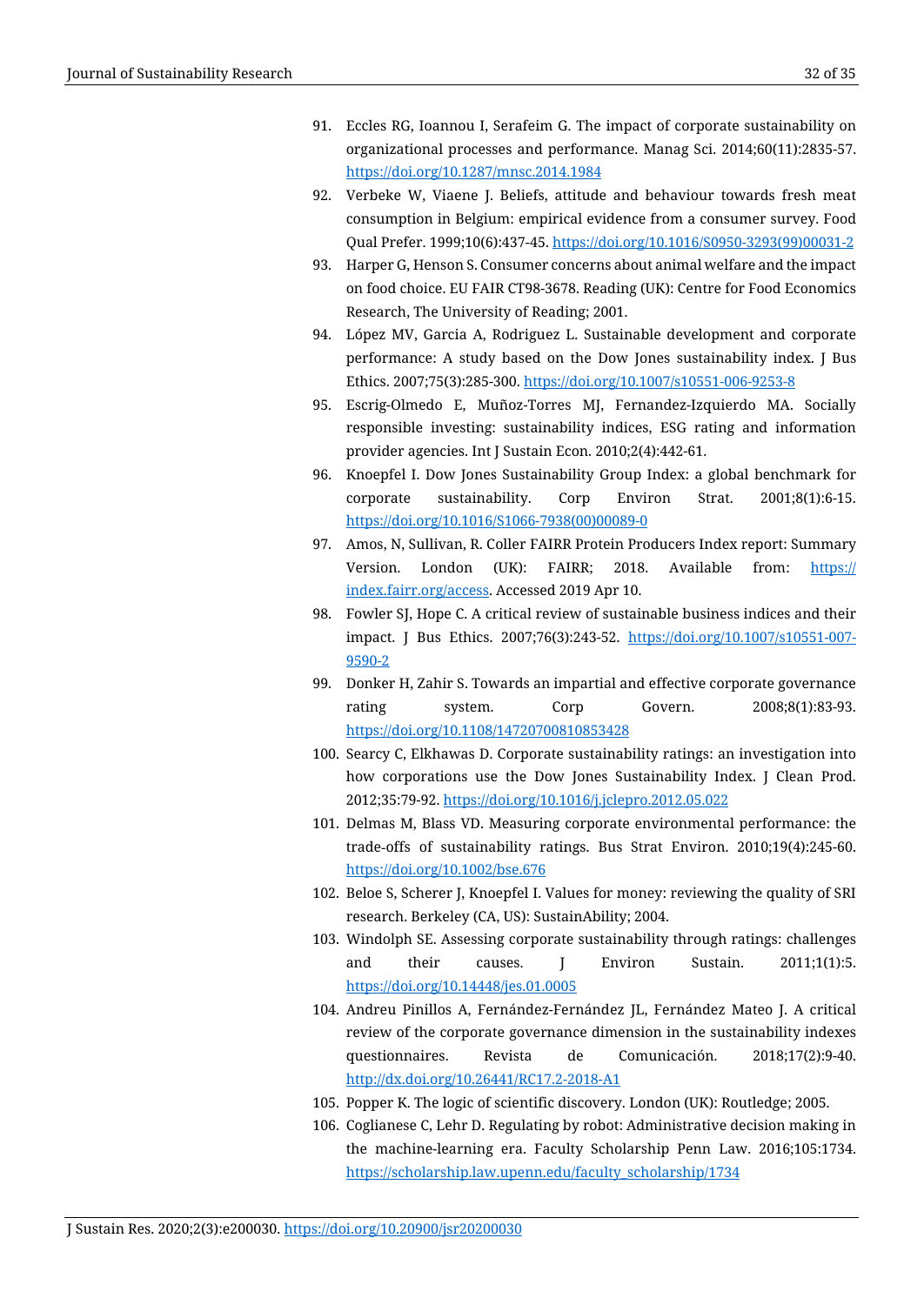- 107. Agostini A, Torras C, Wörgötter F. Efficient interactive decision-making framework for robotic applications. Artif Intel. 2017;247:187-212. <https://doi.org/10.1016/j.artint.2015.04.004>
- 108. Simon HA. The sciences of the artificial. Cambridge (MA, US): MIT Press; 2019 Jul 19.
- 109. Russell SJ, Norvig P. Artificial intelligence: a modern approach. Kuala Lumpur (Malaysia): Pearson Education Limited; 2016.
- 110. Courtney H, Lovallo D, Clarke C. Deciding how to decide. Harv Bus Rev. 2013;91(11):62-70.
- 111. Zahra SA, Pearce JA. Boards of directors and corporate financial performance: A review and integrative model. J Manag. 1989;15(2):291-334. <https://doi.org/10.1177/014920638901500208>
- 112. Adams RB, Ferreira D. A theory of friendly boards. J Finance. 2007;62(1):217- 50.<https://doi.org/10.1111/j.1540-6261.2007.01206.x>
- 113. Pugliese A, Bezemer PJ, Zattoni A, Huse M, Van den Bosch FA, Volberda HW. Boards of directors' contribution to strategy: A literature review and research agenda. Corp Govern. 2009;17(3):292-306.
- 114. Schlenker BR, Britt TW, Pennington J, Murphy R, Doherty K. The triangle model of responsibility. Psychol Rev. 1994;101(4):632.
- 115. Thompson DF. Moral responsibility of public officials: The problem of many hands. Am Polit Sci Rev. 1980;74(4):905-16.<https://doi.org/10.2307/1954312>
- 116. Gulati R. Silo busting. Harv Bus Rev. 2007;85(5):98-108.
- 117. Dahl RA. A critique of the ruling elite model. Am Polit Sci Rev. 1958;52(2):463- 9.<https://doi.org/10.2307/1952327>
- 118. Polsby NW. Community power and political theory: A further look at problems of evidence and inference. New Haven (CT, US): Yale University Press; 1980.
- 119. Tourigny L, Dougan WL, Washbush J, Clements C. Explaining executive integrity: governance, charisma, personality and agency. Manag Dec. 2003 Dec 1.<https://doi.org/10.1108/00251740310509562>
- 120. Bachrach P, Baratz MS. Power and poverty: Theory and practice. Oxford (UK): Oxford University Press; 1970.
- 121. Bird FB, Bird FB. The muted conscience: Moral silence and the practice of ethics in business. Westport (CT, US): Greenwood Publishing Group; 1996.
- 122. Bovens M, Schillemans T, Goodin RE. Public accountability. In: The Oxford handbook of public accountability; Oxford (UK): Oxford University Press; 2014. p. 1-20.
- 123. Reischauer G. Industry 4.0 as policy-driven discourse to institutionalise innovation systems in manufacturing. Technol Forecast Soc Change. 2018;132:26-33.<https://doi.org/10.1016/j.techfore.2018.02.012>
- 124. Mosconi F. The new European industrial policy: Global competitiveness and the manufacturing renaissance. London (UK): Routledge; 2015.
- 125. Bughin J, Seong J, Manyika J, Chui M, Joshi R. Notes from the AI frontier: Modeling the impact of AI on the world economy. San Francisco (CA, US): McKinsey Global Institute; 2018.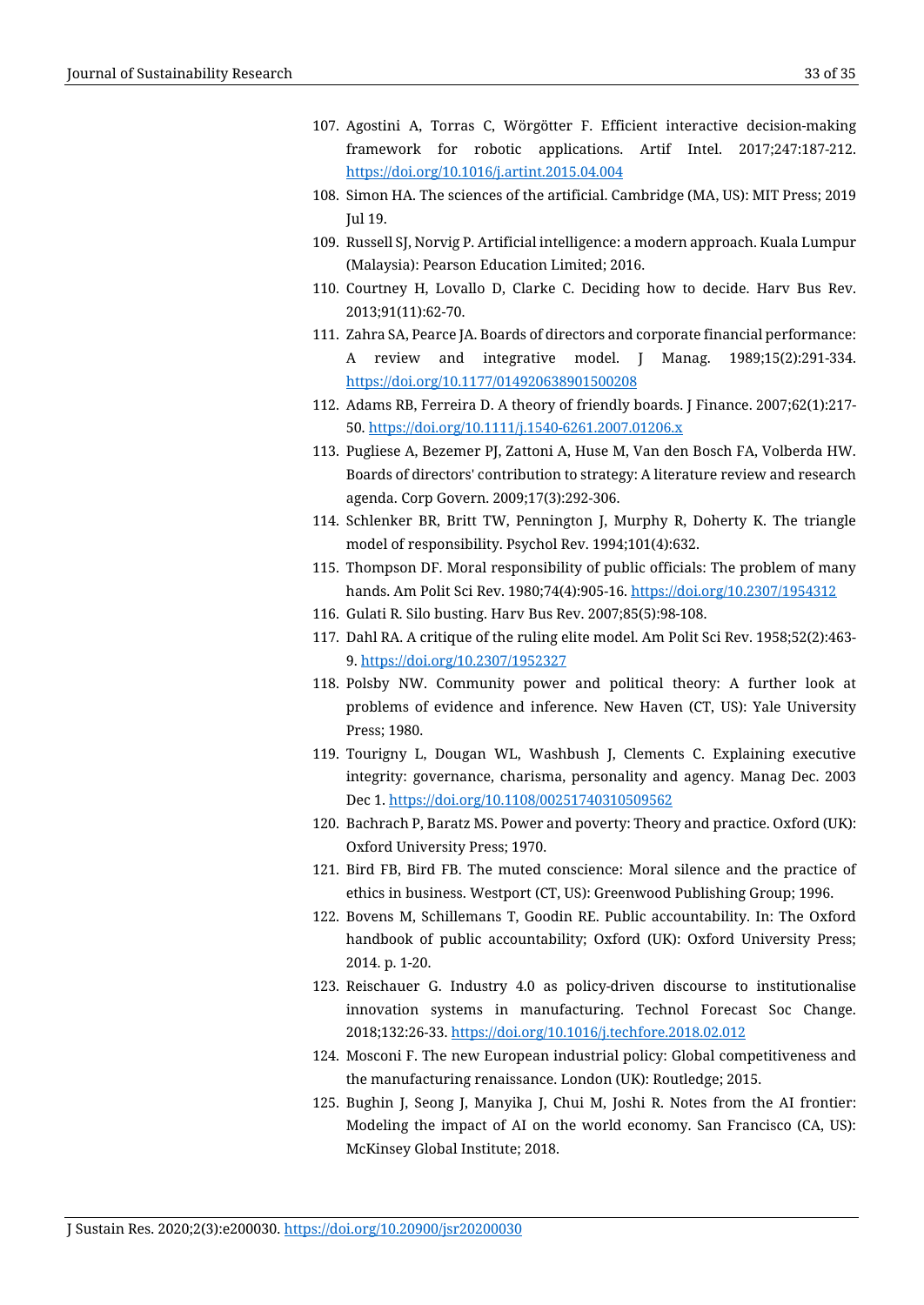- 126. Flyverbom M, Deibert R, Matten D. The governance of digital technology, big data, and the internet: new roles and responsibilities for business. Bus Soc. 2019;58(1):3-19.<https://doi.org/10.1177/0007650317727540>
- 127. O'Grady MJ, O'Hare GM. Modelling the smart farm. Inf Process Agric. 2017;4(3):179-87.<https://doi.org/10.1016/j.inpa.2017.05.001>
- 128. Wiener N. Cybernetics, or Communication and Control in the Animal and the Machine. Cambridge (MA, US): Technology Press; 1948.
- 129. Mattern F, Floerkemeier C. From the Internet of Computers to the Internet of Things. InFrom active data management to event-based systems and more. Berlin, Heidelberg (Germany): Springer; 2010. p. 242-59. [https://doi.org/10.1007/978-3-642-17226-7\\_15](https://doi.org/10.1007/978-3-642-17226-7_15)
- 130. Wilson HJ, Shah B, Whipple B. How people are actually using the Internet of Things. Harv Bus Rev. 2015:1-6.
- 131. Jernigan S, Ransbotham S, Kiron D. Data sharing and analytics drive success with IOT. MIT Sloan Manag Rev. 2016;58(1):1-7.
- 132. O'Grady MJ, O'Hare GM. Modelling the smart farm. Inf Process Agric. 2017;4(3):179-87.<https://doi.org/10.1016/j.inpa.2017.05.001>
- 133. Carvalho N, Chaim O, Cazarini E, Gerolamo M. Manufacturing in the fourth industrial revolution: A positive prospect in sustainable manufacturing. Proc Manuf. 2018;21:671-8.<https://doi.org/10.1016/j.promfg.2018.02.170>
- 134. BBC. CCTV cameras to be compulsory in Scottish abattoirs. 2019. Available from: [https://www.bbc.com/news/uk-scotland-scotland-politics-46810587.](https://www.bbc.com/news/uk-scotland-scotland-politics-46810587) Accessed 2019 Apr 1.
- 135. Near JP, Miceli MP. Organizational dissidence: The case of whistle-blowing. J Bus Ethics. 1985;4(1):1-6[. https://doi.org/10.1007/BF00382668](https://doi.org/10.1007/BF00382668)
- 136. Dasgupta S, Kesharwani A. Whistleblowing: a survey of literature. IUP J Corp Govern. 2010;9(4):57-70.
- 137. Berry B. Organizational culture: A framework and strategies for facilitating employee whistleblowing. Empl Respons Rights J. 2004;16(1):1-11.
- 138. Kaptein M. From inaction to external whistleblowing: The influence of the ethical culture of organizations on employee responses to observed wrongdoing. J Bus Ethics. 2011;98(3):513-30. [https://doi.org/10.1007/s10551-](https://doi.org/10.1007/s10551-010-0591-1) [010-0591-1](https://doi.org/10.1007/s10551-010-0591-1)
- 139. Rutter SM. Smart technologies for detecting animal welfare status and delivering health remedies for rangeland systems. Rev Sci Tech. 2014;33(1):181-7.<https://doi.org/10.20506/rst.33.1.2274>
- 140. Berckmans D. Precision livestock farming technologies for welfare management in intensive livestock systems. Rev Sci Tech. 2014;33(1):189-96.
- 141. Norton T, Berckmans D. Developing precision livestock farming tools for precision dairy farming. Anim Front. 2017;7(1):18-23. <https://doi.org/10.2527/af.2017.0104>
- 142. Corkery G, Ward S, Kenny C, Hemmingway P. Monitoring environmental parameters in poultry production facilities. In: Computer Aided Process Engineering. CAPE Forum 2013; 2013 Apr 7-10; Institute for Process and Particle Engineering, Graz University of Technology, Graz, Austria.